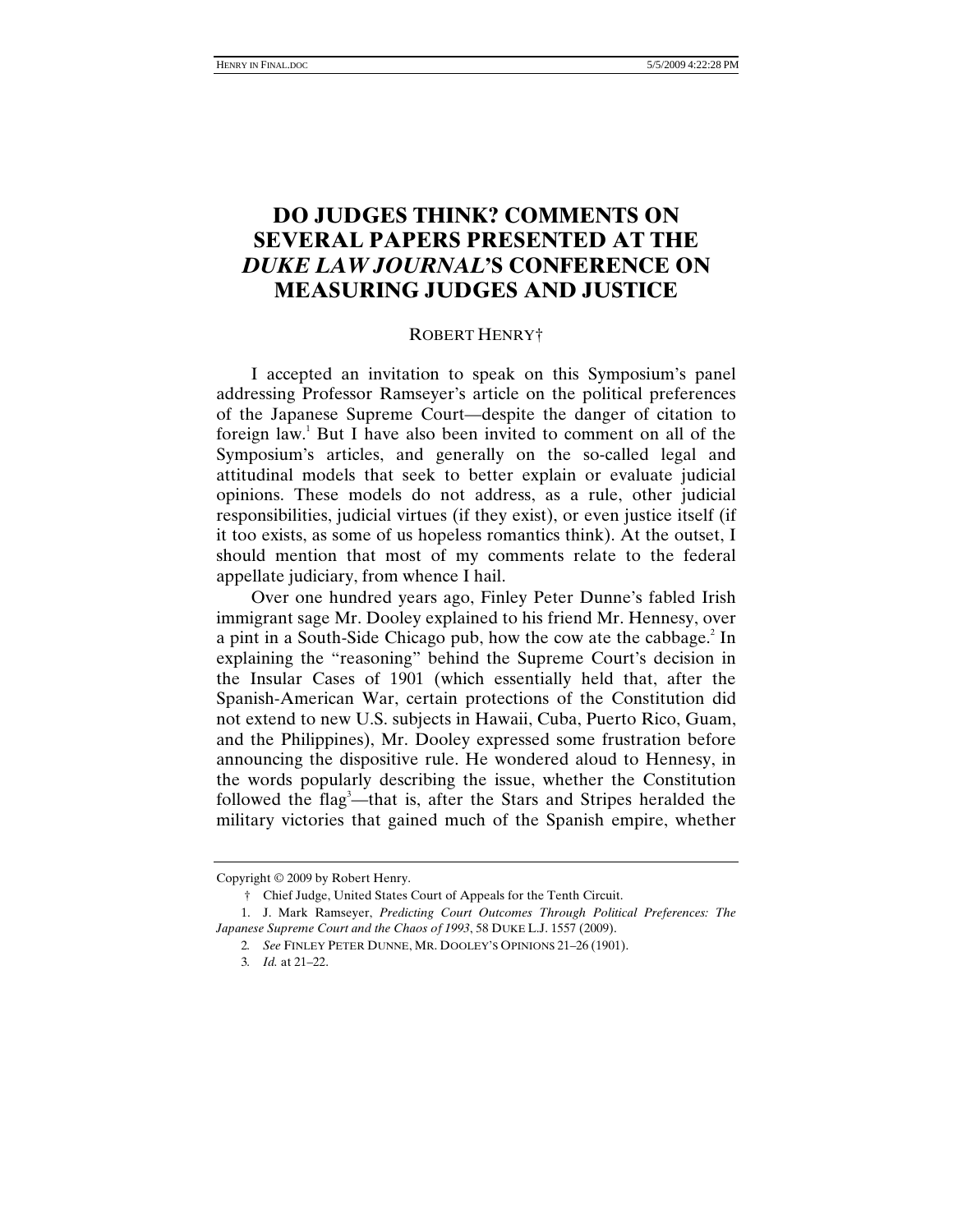the noble Constitution applied to new areas under American control. The fourteen decisions that make up the Insular Cases covered several issues, from whether duties applied to sugar imported from Puerto Rico<sup>4</sup> to the application of the Bill of Rights to new acquisitions.<sup>5</sup> All in all, the cases could be thought of as deciding whether and how United States imperialism was legally possible.

After a very amusing discussion of the Court and the various Justices, Mr. Dooley finally announced his theory of the *ratio decidendi* of the case, suggesting that the massive defeat of William Jennings Bryan by William McKinley might have had something to do with it: "That is," said Mr. Dooley, "no matther whether th' constitution follows th' flag or not, th' supreme coort follows th' iliction returns."<sup>6</sup>

I suppose that this conference is here, over one hundred years later, to put some meat on the bones of the Dooley dictum. Are judges political? Well, those that run for office, particularly after Republican Party of Minnesota v. White,<sup>7</sup> are certainly political.<sup>8</sup> And if, in Professor David Easton's classic phrase, politics is the authoritative allocation of values, $\degree$  then surely judges are political actors. But what about those who are appointed, or what about the judicial enterprise itself? Are they meaningfully constrained by the law, or common purposes, or professional techniques and values?

Current scholarship, including Judge Posner's fascinating book *How Judges Think*, makes it clear that election returns—politics play a role (as well as ideology, life experiences, emotion, personality, collegiality; and maybe religion, strategy, illness, and a bad hair day).<sup>10</sup> And of course, he is not just talking about elections in which judges have to run for office.

 <sup>4.</sup> De Lima v. Bidwell, 182 U.S. 1, 2 (1901).

<sup>5</sup>*. See, e.g.*, Hawaii v. Mankichi, 190 U.S. 197, 218 (1903).

 <sup>6.</sup> DUNNE, *supra* note 2, at 26.

 <sup>7.</sup> Republican Party of Minn. v. White, 536 U.S. 765 (2002).

 <sup>8.</sup> And unlike life-tenured judges, those judges may very well fit within some models of public choice theory used to explain the actions of those that run for office. One example is the idea that only two kinds of politicians exist, *maximizers* and *maintainers.* The omnipresent goal is to get reelected, and some politicians cater every action to maximize that result. Others are willing to push the envelope a bit, voting for ideology or even religion or morality, but not so much so that they cannot maintain political office. For an excellent description of this theory, see MORRIS P. FIORINA, REPRESENTATIVES, ROLL CALLS, AND CONSTITUENCIES 29–40 (1974).

 <sup>9.</sup> DAVID EASTON, A FRAMEWORK FOR POLITICAL ANALYSIS 50 (1965).

 <sup>10.</sup> RICHARD A. POSNER, HOW JUDGES THINK (2008).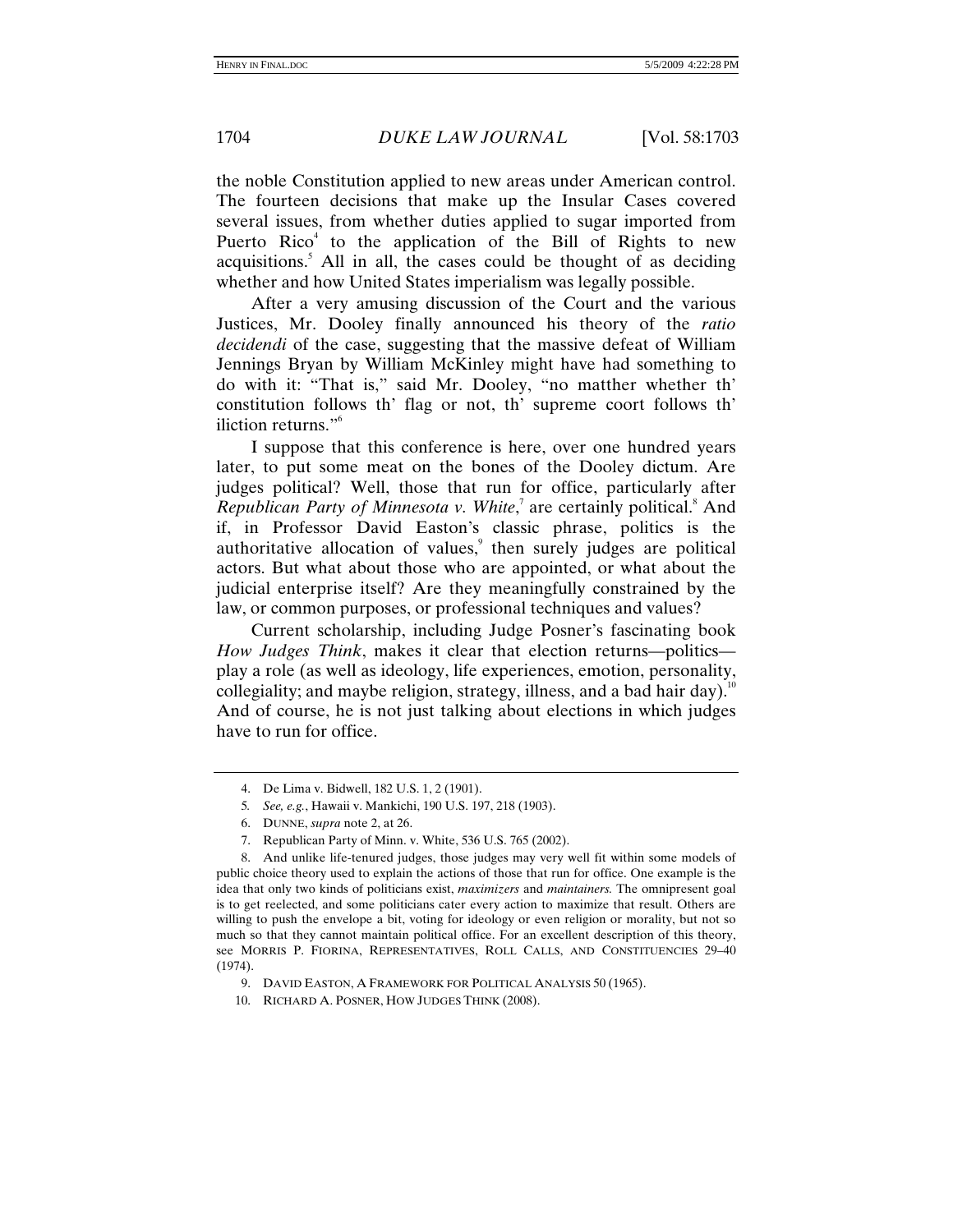What some scholars—not Judge Posner—seem to forget is that law, lawyers, litigants, precedent, statutes, constitutions, treaties, other legal materials<sup>11</sup> (sometimes legal scholarship!), and even craft and imagination play extensive roles too. Judge Posner, noting that American judges' considerable freedom from internal and external constraints does not suggest that judging is random, willful, or political in a partisan sense, makes an important point:

Most judges, like most serious artists, are trying to do a "good job," with what is "good" being defined by the standards for the "art" in question. The judicial art prominently includes the legalist factors, and so those factors figure prominently in judicial decisions–and rightly so. But innovative judges challenge the accepted standards of their art, just as innovative artists challenge the accepted standards of *their* arts*.* As there are no fixed, incontestable criteria of artistic excellence, so there are no fixed, incontestable criteria of judicial excellence. And in law as in art, the innovators have the greater influence on the evolution of their field.<sup>12</sup>

Implicit in this scholarship, is, of course, another question: *Do* judges think? As Judge Posner points out, if pure legalism or formalism, or textualism or originalism, fully explained the phenomena of judging, then judges "would be well on the road to being superseded by digitized artificial intelligence programs."13 He wonders aloud (well, in a footnote) "why originalists and other legalists are not AI [artificial intelligence] enthusiasts."<sup>14</sup> This is an interesting point—I vote for the Oxford English Dictionary as the word model, which would at least allow for a little literary flare from time to time.

Alternatively speaking, if judges are purely political, they also would not need to think. They could simply mirror the party platform, or comply with their appointers' wishes, or read a good opinion poll and do likewise. (But, of course, judges cannot appear to have done only this; they still have to make their decisionmaking process looked reasoned, and therefore marketable.)<sup>15</sup>

 <sup>11.</sup> Indeed, the vast majority of cases are decided by these materials, especially in courts other than the Supreme Court of the United States. It is only cases in the "open areas," as Judge Posner describes controversial cases, "in which a judge is a legislator." *Id.* at 15.

<sup>12</sup>*. Id.* at 12–13.

<sup>13</sup>*. Id.* at 5.

<sup>14</sup>*. Id.* at 5 n.10.

 <sup>15.</sup> Kelly A. MacGrady & John W. Van Doren, *AALS Constitutional Law Panel on*  Brown*, Another Council of Nicaea?*, 35 AKRON L. REV. 371, 423 (2002) ("[T]he Supreme Court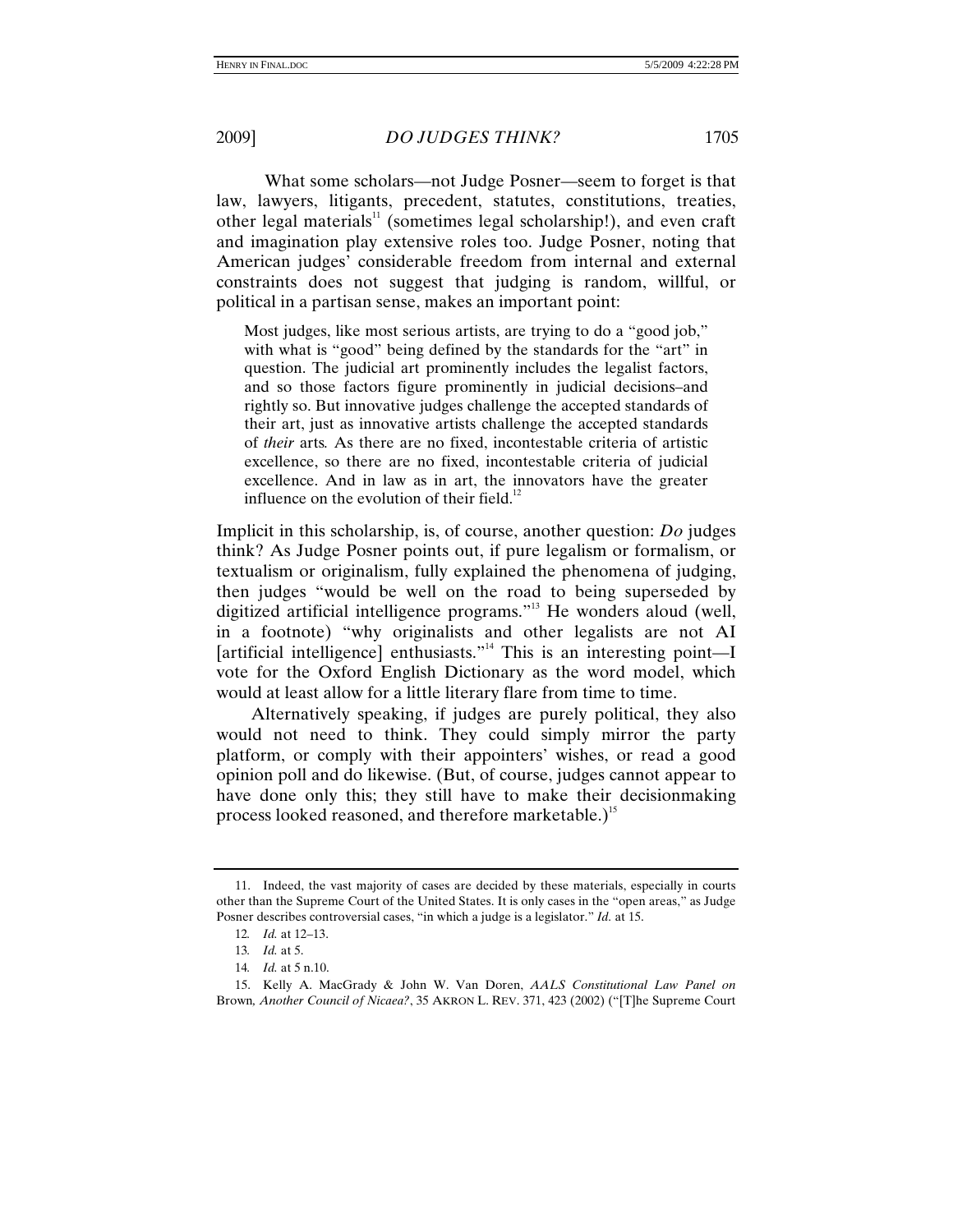Despite the fact that there are no incontestable criteria of judicial excellence, economics scholars seek to find some common ground. Studies seek to predict judicial outcomes by analysis of judicial inputs, such as party identification of appointers and the ideology that judges carry with them. They also seek to evaluate judges by various criteria: productivity, citation, and independence being a primary model. This process has engendered considerable controversy. Political scientists accuse the legal academy of abdicating its duty to write in this area; legal academicians counter that the political science community does not adequately understand sophistications necessary to evaluate legal models; and scholars of both camps have crossed pens with judges who find these studies reductionist, incomplete, and possibly worrisome, especially if the studies are designed to influence production as well as to accomplish prediction.

It is also a bit unclear why scholars conduct these studies: Do they intend their studies to be descriptive and predictive, or do they have normative goals? I suppose most scholars seek to describe and explain what is happening, yet why do this without an outcome in mind? Perhaps these studies result simply from what philosopher Lionell Rubinoff terms "the law of the possible": "What it is possible for science to know science must know. What it is possible for technology to do technology is obliged to do. Whatever is possible is obligatory."16 Scholars have the tools to study these phenomena, and therefore they must do so. Yet given the scarcity of scholarly time, and perhaps the need to have scholars address more helpful things (as Judge Harry Edwards has rather notoriously noted), $17$  does it make sense to study for the sake of studying? Will this confuse knowledge with virtue?

But some scholars suggest a crisis exists that needs to be addressed: that the Supreme Court appointment process is broken, that it produces "mediocre" judges (Roman Hruska's famed

could not just send out a decree and expect everyone to salute. The legal process require[s] a process of reasoned elaboration.").

 <sup>16.</sup> Lionel Rubinoff, *Technology and the Crisis of Rationality: Reflections on the Death and Rebirth of Dialogue*, 15 PHIL. F. 261, 278 (1977).

<sup>17</sup>*. See*, *e.g.*, Harry T. Edwards, *The Growing Disjunction Between Legal Education and the Legal Profession*, 91 MICH. L. REV. 34, 54 (1992) ("As a practitioner, I benefit very little from academic literature. This is perhaps the greatest disparity between 'what goes on' at most law schools . . . and the actual practice of law. The greatest problem is that most of the academic literature does not address the problems that arise in my practice. I am not sure that most law professors have much of a sense of (or care) what those legal issues are.").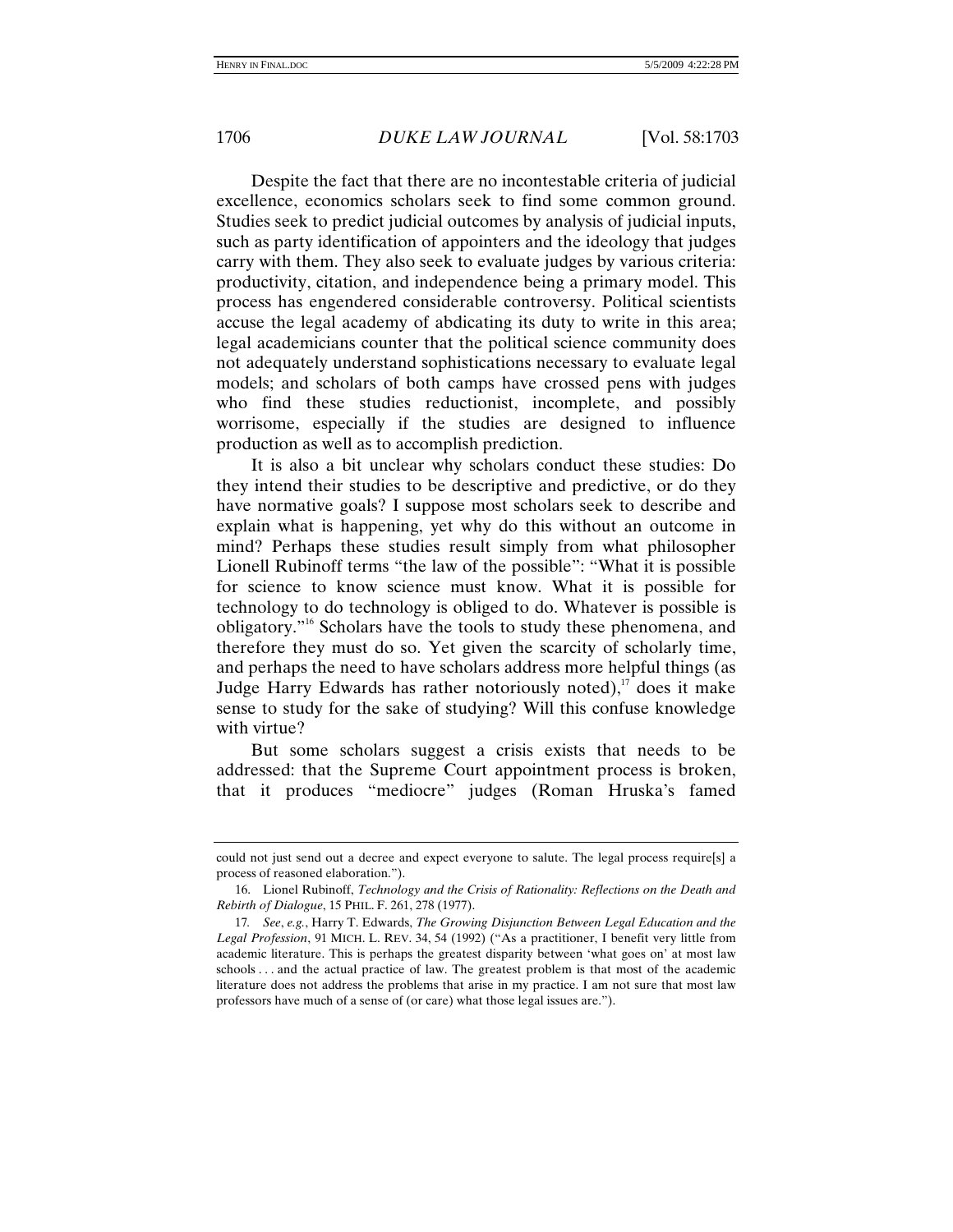comment comes to mind<sup>18</sup>), that the system is a "mess"<sup>19</sup> and needs to be "fixed."<sup>20</sup> The idea seems to be that these evaluations and studies (mostly of sitting federal appellate judges, from whose ranks most recent appointees have come) will help that process.<sup>21</sup> Yet it is unclear that the process wants help, or will need or use it. President Obama is a talented lawyer and may have his own ideas about how to select a Justice, which may include going outside the box of my brothers and

sisters. Remember Hugo Black? Presidents sometimes grant the ermine in appreciation for a life's work, for friendship and political loyalty, or perhaps even for political strategy. Will the models factor in these considerations?

Further, some scholars argue that the Supreme Court appointment process is working just fine, although they damn it with faint praise. For example, Professors Cross and Lindquist conclude that today's confirmation process "precludes the selection of 'great' Justices and is biased in favor of 'competent, noncontroversial jurists with a restrained understanding of the role of the federal judiciary. $"''^2$ First do no harm, less can be more. Other scholars conclude that Mr. Dooley was not only descriptively correct but also normatively correct: Presidents appoint judges based largely on ideological compatibility, most judges are confirmed, and thus the Court is politically representative in a broad way, with some lag. The Court does follow election returns, and why worry about that in a nation largely based on democratic principles?<sup>23</sup>

<sup>18</sup>*. See* William H. Honan, *Roman L. Hruska Dies at 94; Leading Senate Conservative*, N.Y. TIMES, Apr. 27, 1999, at B8 ("'Even if he were mediocre,' Mr. Hruska declared, 'there are a lot of mediocre judges and people and lawyers. They are entitled to a little representation, aren't they, and a little chance? We can't have all Brandeises, Frankfurters and Cardozos.'" (quoting U.S. Sen. Roman L. Hruska)).

<sup>19</sup>*. See*, *e.g.*, STEPHEN L. CARTER, THE CONFIRMATION MESS: CLEANING UP THE FEDERAL APPOINTMENTS PROCESS (1995).

<sup>20</sup>*. See generally* CHRISTOPHER L. EISGRUBER, THE NEXT JUSTICE: REPAIRING THE SUPREME COURT APPOINTMENTS PROCESS 4 (2007) ("Americans need a better way to talk about Supreme Court appointments, and they need it now . . . .").

 <sup>21.</sup> Frank B. Cross & Stefanie Lindquist, *Judging the Judges*, 58 DUKE L.J. 1383, 1396–400 (2009).

<sup>22</sup>*. Id.* at 1397.

<sup>23</sup>*. See, e.g.*, TERRI JENNINGS PERETTI, IN DEFENSE OF A POLITICAL COURT (2d ed. 2001); *see also The ABA Plots a Judicial Coup*, WALL STREET J., Aug. 14, 2008, at A12 ("A better option is to keep the judicial nominating process democratically accountable and transparent. Those who don't like the judges a President appoints can take their preferences out at the ballot box.").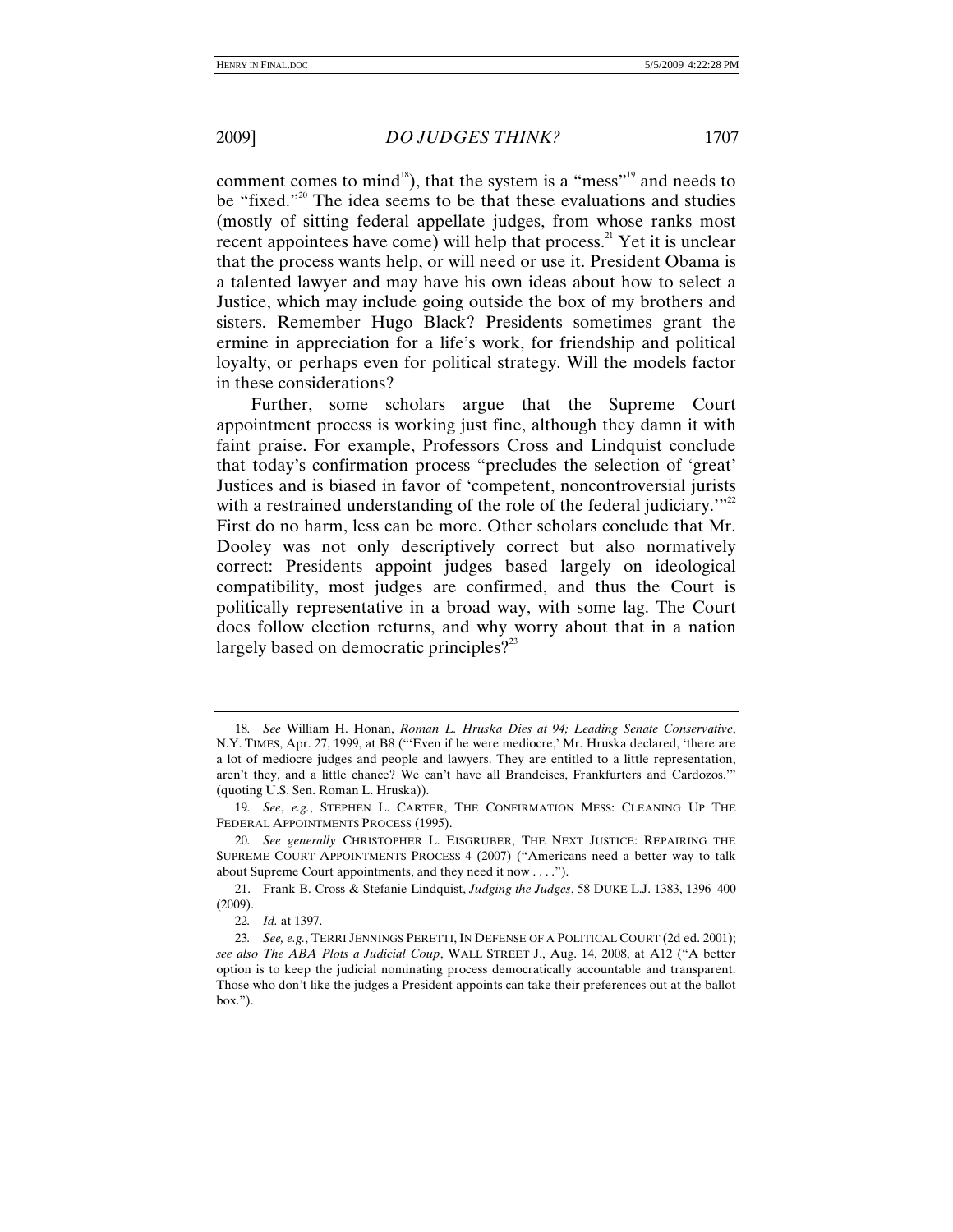If the studies are meant to evaluate sitting judges, other problems emerge. First, in a sense of sporting fairness, we might want to tell the judges what the criteria are before cumulating them. Second, related to the study cited above, are the processes really broken? Federal appellate courts get relatively high marks, and anecdotally I will tell you that every one of my colleagues on the Tenth Circuit is remarkably bright and industrious. Perhaps most amazingly, all of us get along rather well. The selection process may be more detailed and effective than the academy understands. It includes a thorough review of the work an applicant has done; extensive evaluations by professional peers through a detailed process conducted by the American Bar Association  $(ABA)^{24}$  and background checks by the Federal Bureau of Investigations (FBI), White House Counsel, the Department of Justice, and counsel to both parties in the Senate Judiciary Committee. Interestingly, the studies I have read spend little time considering the ABA process, the evaluations in the Almanac of the Judiciary, and the executive and legislative investigations.

With respect to elected or retained judges, it is unclear whether the electorate would be informed by scholarly information, especially given the way it is written—for scholars. The media could summarize the studies, and interest groups who like them could utilize them to inform the electorate, but again it is unclear how useful they would be. Twenty-second sound bites seem to dominate the hustings, and the relevance of the studies may depend upon the skill of a candidate's public relations consultants and the amount of the campaign budget.

I hesitate to enter this fray for several reasons. First, when the status quo is acceptable, judicial anonymity is almost always a good idea. As President Coolidge famously said, "I have never been hurt by anything I didn't say. $\frac{1}{25}$  I hope that this does not make me a leisure-seeking, unadventurous judicial minimalist. Second, my inability to deal with things mathematical was, as it is for many lawyers and judges, a strong reason why I left the study of political science for law school. I do not deal very much with the economic and social science techniques used in many of these studies, and when I

 <sup>24.</sup> Although the ABA has its critics, *see The ABA Plots a Judicial Coup*, *supra* note 23, a group of lawyers is probably best positioned to evaluate the issue of temperament—whether that is the ABA or some other group.

 <sup>25.</sup> ROBERT SOBEL, COOLIDGE: AN AMERICAN ENIGMA 138 (2000).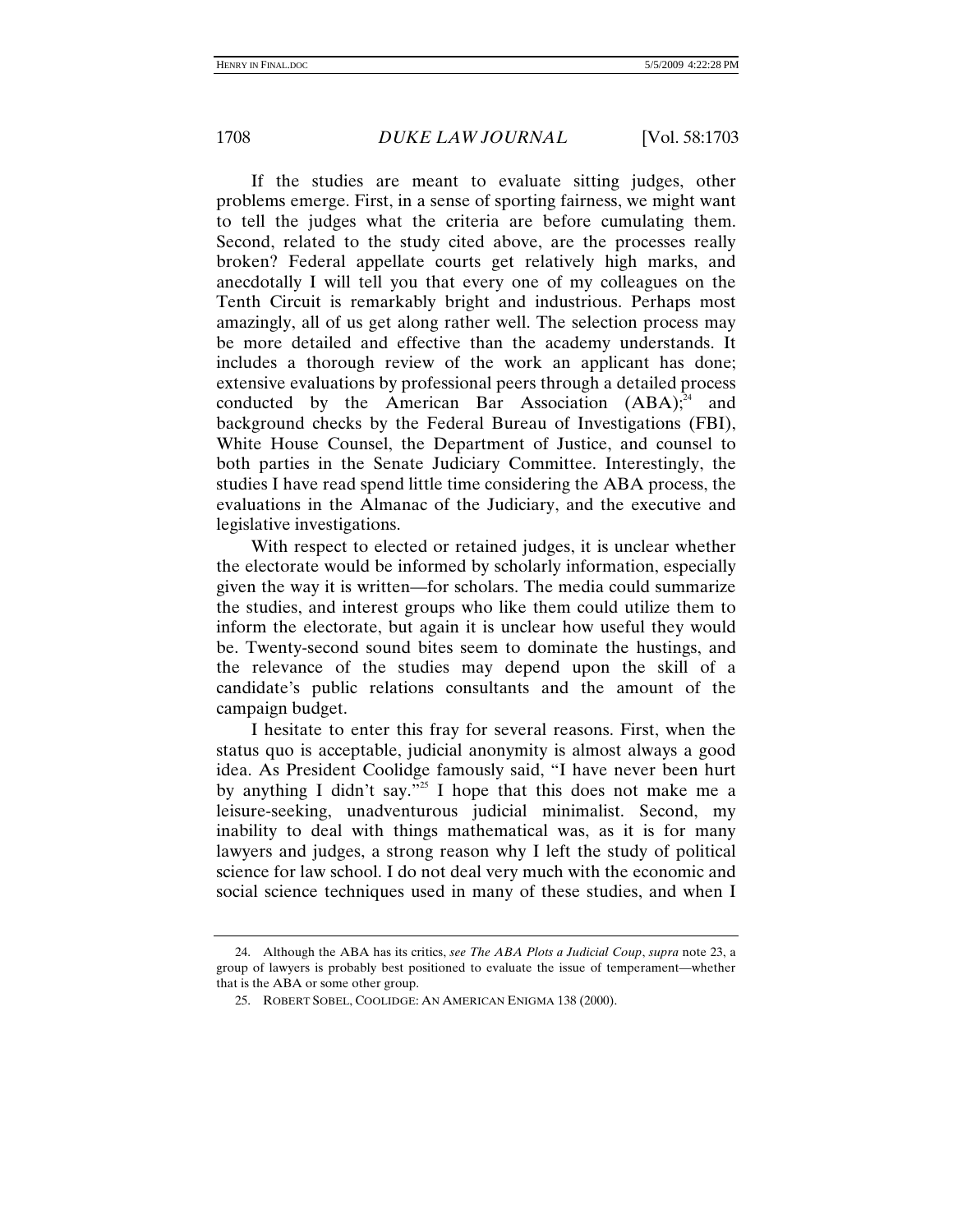must do so in a case, I have a bit more time to focus on a particular sample or technique.

Third, I am a bit unsure of the whole enterprise—believing, like my old friend Professor Don Songer, that precedent still plays a key role in decisions that appellate judges make.<sup>26</sup> And perhaps a number of other factors play a role, too: the language of the text ("[we] are all originalists now, Dworkin says,"<sup>27</sup> although his originalism is unorthodox, or maybe neo-orthodox), canons and counter-canons, possibly collegiality, fairness and justice, and—as a study I recently glanced at suggested—maybe even law clerks.

Something I always liked about my esteemed friend Sandra Day O'Connor when she was sitting with the Supremes was that one was never quite sure where she would come out in a close case. This made one think that perhaps she was looking at the facts at hand to resolve the case narrowly (what a concept!)—that her decision did not reflect the GOP line, textualism, originalism, purposivism, civic republicanism, restrained pragmatism, pragmatic restraint, or even the spicy posole that was last night's dinner. Close cases with her were interesting, and quite often not easily predictable—especially in the details. Perhaps ideological shift, judicial cosmopolitanism, innovation, or craft can explain Justice O'Connor's decisionmaking whatever it was, it was interesting.

The late Judge Richard Arnold, one of the most admired federal judges in the United States, told the story of his nomination to the federal district court in a Goldberg Lecture at Southern Methodist University. His story speaks partially to this Symposium's topic in that it shows that *literal* judicial inputs are certainly political. After explaining that Senator Bumpers instructed him to write his own letter of nomination to the president, a request with which he eagerly and eloquently complied, he continued the story:

A few days later, I got a call to appear at the Department of Justice to be interrogated, and I thought they would ask me what my judicial philosophy was. I didn't have one. I don't think I have one now. But I was most relived when only two questions were put to

<sup>26</sup>*. See* Susan B. Haire, Stefanie A. Lindquist & Donald R. Songer, *Appellate Court Supervision in the Federal Judiciary: A Hierarchical Perspective*, 37 LAW & SOC'Y REV. 143, 147 (2003).

<sup>27</sup>*. See* Lawrence H. Tribe, *Comment*, *in* A MATTER OF INTERPRETATION: FEDERAL COURTS AND THE LAW 65, 67 (Amy Gutmann ed., 1997).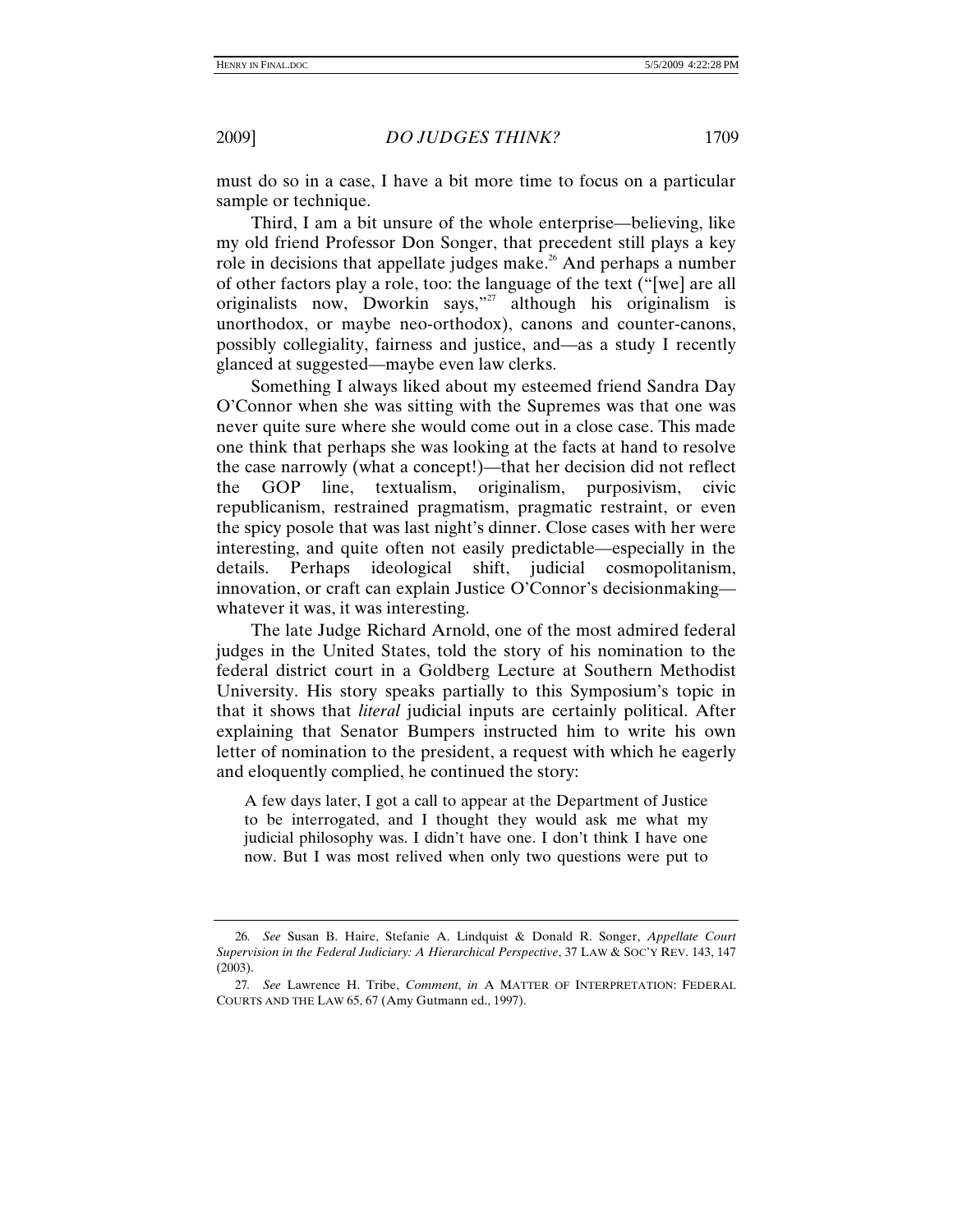me: "Was I breathing?" and "Did I come from [Senator Bumpers]?"<sup>28</sup>

I think it is interesting that Judge Arnold believed that he had no judicial philosophy; and having known Judge Arnold a bit, I believe him. He did not fit a particular mold. I realize that judicial philosophy is different from ideology—I suppose that, like the mythical daimon, everyone has some sort of attendant spirit of ideology. (I, for one, am a liberal Baptist evolutionist.) But Judge Arnold was almost universally acclaimed as a jurist and highly regarded in Congress. Even the academy seemed to think he was worth knowing. My point is that he thought that a number of things comprised the art of judging, including the belief that everything judges do should be formally published and citable.<sup>29</sup> (I wonder how that would work in the academy). Judge Arnold thought that efficiency was a goal, but also that, within certain parameters, compromise, collegiality, craft even fairness and justice—might be relevant. Different things counted in different ways at different times and under different circumstances. I suppose he was a restrained legal pragmatist, though perhaps a bit less restrained than Judge Posner—although Judge Posner seems to be able, often brilliantly, to write his way out of anything. But again, predicting the voting pattern of an individual like Judge Arnold may require some very advanced paradigms.

My example of Judge Arnold may not be worth much, economically speaking. As Judge Posner noted in a fascinating article in 1993:

By treating judges and Justices as ordinary people, my approach makes them fit subjects for economic analysis; for economists have no theories of genius. It is fortunate for economic analysis, therefore, that most law is made not by the tiny handful of great judges but by the great mass of ordinary ones . . . . Because there are so many ordinary judges, and because anti-intellectualism runs deep in the American soul, there is even a cult of ordinariness in judging. Exceptionally able judges arouse suspicion of having an "agenda,"

 <sup>28.</sup> Richard S. Arnold, *Irving L. Goldberg Lecture, Southern Methodist University Dedman School of Law: The Federal Courts: Causes of Discontent*, 56 SMU L. REV. 767, 767 (2003).

<sup>29</sup>*. See, e.g.*, Anastasoff v. United States, 223 F.3d 898, 899, *vacated on reh'g en banc*, 235 F.3d 1054 (8th Cir. 2000).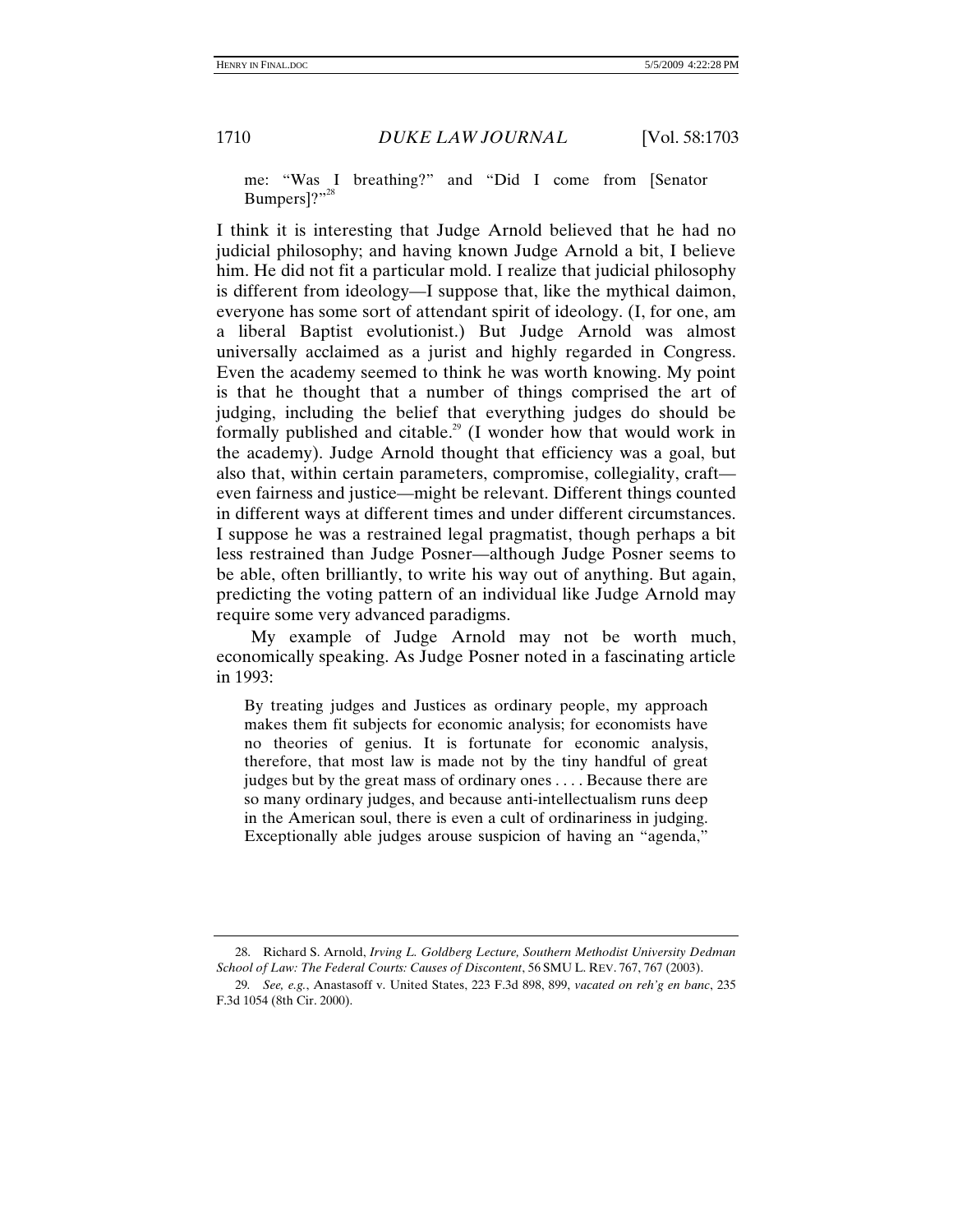that is, of wanting to be something more than just corks bobbing on the waves of litigation or umpires calling balls and strikes.<sup>30</sup>

So it may be simply that Judge Arnold was an extraordinary judge; that he was less predictable, not a bobbing cork or a mechanistic umpire; or that he was a thinking judge, and maybe even a noble one, less desirous of his own self-maximization, hardworking and conscientious.

Professor Ramseyer, the Mitsubishi Professor of Japanese Legal Studies at Harvard, has offered an answer. In his article, he joins most of this Issue's articles in concluding that empirical studies successfully explain *some* court decisions through the party identification of judicial appointers.<sup>31</sup> He suggests that others—nonempirical students, and some judges—find these studies offensive, partly because they miss the point: Judges are predictable only because they are independent, $32$  and to the extent judicial independence is a good thing (and, say, the Bangalore Principles<sup>33</sup> suggest that a great many countries think it is), the fact that judges are political should engender pride. Of course, pride cometh before the fall, and I am not sure the Professor's economical colleagues share his pride–if he is proud, of which I am also unsure (in an earlier draft he stated: "To the extent judicial independence is a good, it should engender pride. $\mathbb{R}^{34}$ ) It would help if I could confer with a couple of colleagues on this and take an initial vote. Although some of the articles suggest that judicial independence is in fact a very good thing, especially from the perspective of economics, one would hope that scholars might spend some more time on the virtues of judicial independence.<sup>35</sup>

 <sup>30.</sup> Richard A. Posner, *What Do Judges and Justices Maximize? (The Same Thing Everybody Else Does)*, 3 SUPREME CT. ECON. REV. 1, 4 (1993) (footnotes omitted).

 <sup>31.</sup> Ramseyer, *supra* note 1, at 1558.

<sup>32</sup>*. Id.* at 1558–59.

 <sup>33.</sup> BANGLORE PRINCIPLES OF JUDICIAL CONDUCT (2002), *available at*  http*://*www.unodc.org/pdf/crime/corruption/judicial\_group/Bangalore\_principles.pdf. Brazil, the Czech Republic, Egypt, France, Mexico, Mozambique, the Netherlands, Norway, the Philippines, Madagascar, Hungary, Germany, Sierra Leone, the United Kingdom, and the United States participated in the rule-making process. *Id.* at 10–11.

 <sup>34.</sup> J. Mark Ramseyer, *Predicting Court Outcomes Through Political Preferences: The Japanese Supreme Court and the Chaos of 1993*, at 3 (Harv. John M. Olin Ctr. for L., Econ., & Bus., Discussion Paper No. 624, 2008), *available at* http://ssrn.com/abstract=1326548.

 <sup>35.</sup> Stephen J. Choi, Mitu Gulati & Eric A. Posner, *Judicial Evaluations and Information Forcing: Ranking State High Courts and Their Judges*, 58 DUKE L.J. 1313, 1323–25 (2009).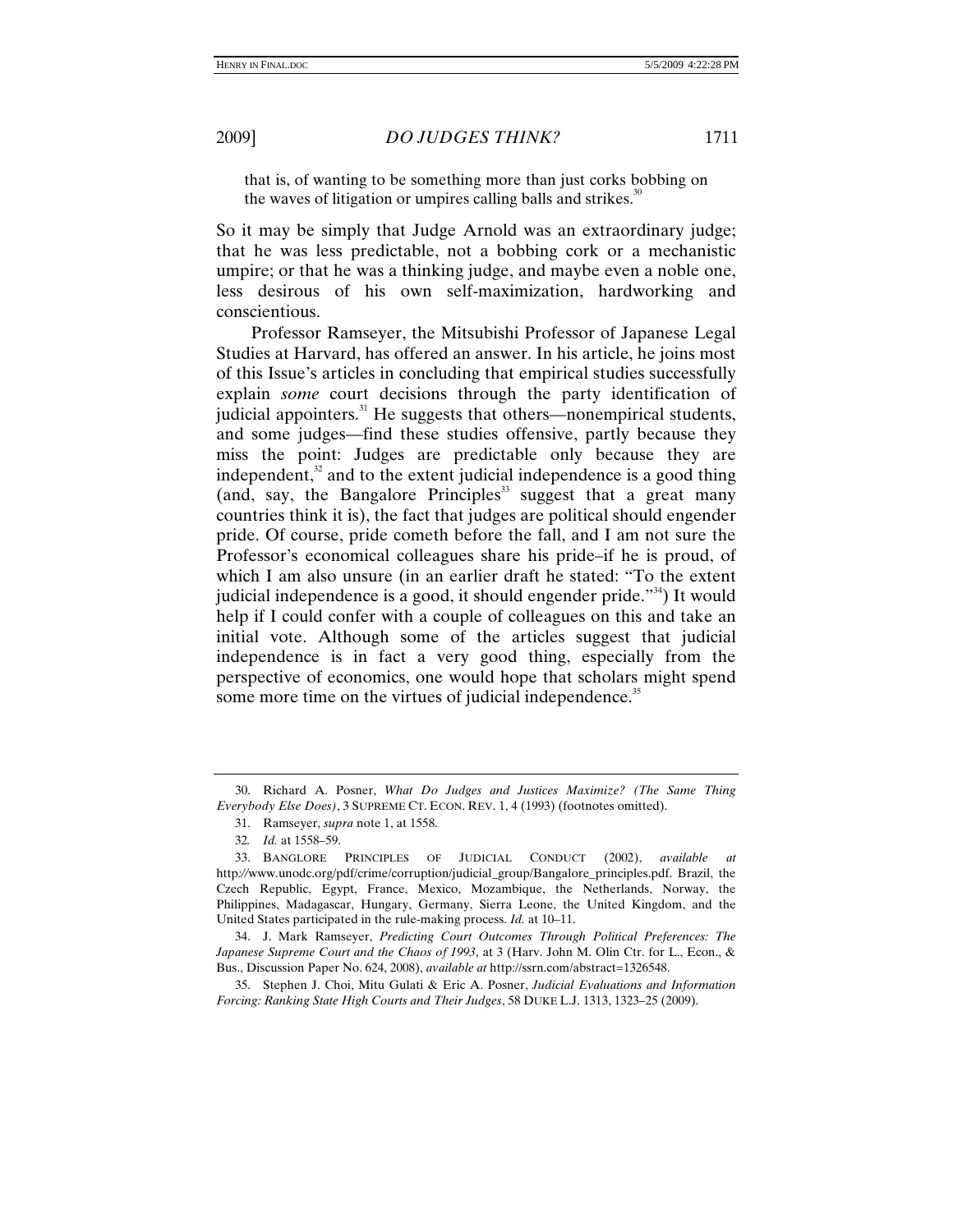I would like to briefly discuss these issues, first exploring why there may be some offense taken and some offense given.<sup>36</sup> Beyond some unfortunate rhetoric on both sides, I think judges are skeptical of the models scholars have offered because we do not think they are accurate; we are not sure of their relevance; and we think that whether they are descriptive or predictive, they still may not be helpful.

#### I. TAKING OFFENSE

This important conference at Duke University School of Law is a relatively unique one. There have been few conferences where judges (especially judges who are not empirical scholars) and scholars have convened to discuss these issues. Professor Ramseyer, as noted, finds that some take offense at empirical studies, and he is correct, but he does not adequately speak to why this occurs.

Part of the problem is rhetorical, in the popular sense of that term. Professors Spaeth and Segal suggest a matter of honor with

 <sup>36.</sup> Although I am always happy to talk about justice, especially outside of a courtroom, I am not so sure that the dismal science is yet capable of measuring it. Natural science is value neutral; the facts are what they are, and a hypothesis either better explains the phenomena than the previous one or not. Law and economics appears to have some values, although they are not necessarily universally shared. One of its founders, Oliver Wendell Holmes, Jr., whom acclaimed historian Jacque Barzun described as the lesser Holmes, was famously without values, other than perhaps "might makes right." Efficiency and cost-benefit analysis are notoriously viewed from the eyes of the beholder. Recall Justice Holmes's dissent in *Lochner v. New York*, 198 U.S. 45 (1905): he thought that the Fourteenth Amendment did not enact Herbert Spencer, but Holmes himself was privately a fan! *See id.* at 75–76. The late Bernard Schwartz, criticizing a Judge Posner opinion that he believed minimized the value of procedural rights, noted that costbenefit analysis can create Oscar Wilde's cynic: a person "who knows the price of everything and the value of nothing." *See* Bernard Schwarz, *Recent Administrative Law Issues and Trends*, 3 ADMIN. L.J. 543, 559 n.14 (1990). It rarely is efficient to grant a defendant procedural rights.

In a bit of a paradigm shift, there has been some interesting use of law and economics public choice theory techniques to take sides in value allocation. Professor Jonathan Macey has advocated that public interest statutes ought to be liberally interpreted by reference to their announced purposes, and that by doing this judges would raise the costs of rent-seeking (through which small but powerful groups obtain legislative benefits at the expense of the citizenry at large) and would contribute to the public welfare. *See* Jonathan R. Macey, *Promoting Public-Regarding Legislation Through Statutory Interpretation: An Interest Group Model*, 86 COLUM. L. REV. 223, 261–66 (1986). Likewise, Professor William Eskridge has suggested legislative interpretive strategies for the appropriate treatment of statutes. *See* WILLIAM N. ESKRIDGE, JR., PHILIP P. FRICKEY & ELIZABETH GARRETT, CASES AND MATERIALS ON LEGISLATION, STATUTES AND THE CREATION OF PUBLIC POLICY 813 (4th ed. 2007). Judge Frank Easterbrook mentioned a similar approach in his Harvard Law Review Foreword on the Supreme Court's 1983 Term. *See* Frank Easterbrook, *The Supreme Court, 1987 Term—Foreword: The Court and the Economic System*, 98 HARV. L. REV. 4 (1984).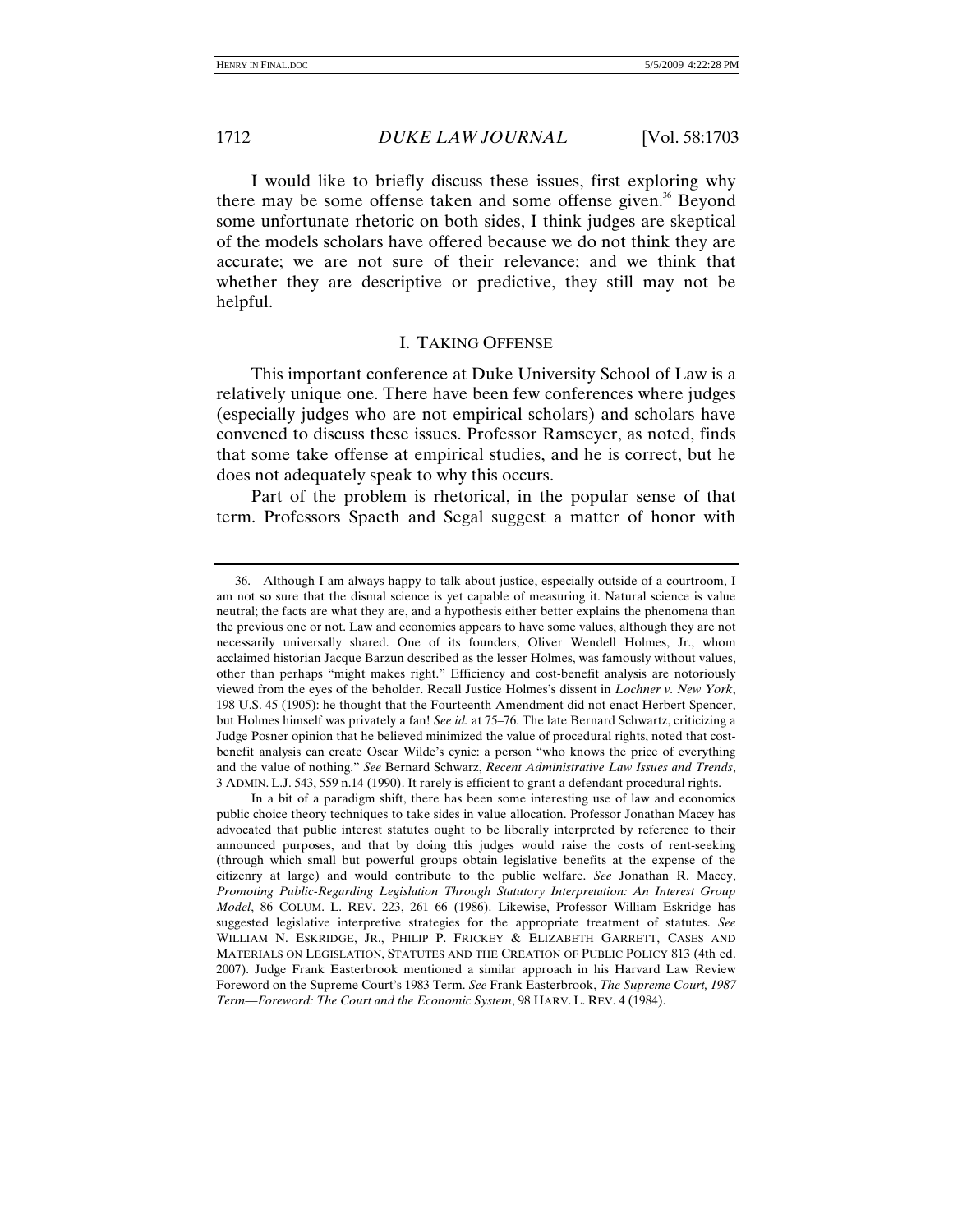their discussion on the antepenultimate page of their famed study. Arguing that substantive due process alone disproves that the Court has major constraints operating upon it (and referencing celebrated cases such as *Lochner v. New York*,<sup>37</sup> *Roe v. Wade*,<sup>38</sup> *Griswold v. Connecticut*, <sup>39</sup> *Flood v. Kuhn*, 40 and the notoriously illogic and evil consideration of a tomato as a fruit), they note that "It is precisely because the justices exercise virtually untrammeled discretion—and do so, moreover, authoritatively—that enables them to blink at reality and incorporate illogic and falsehood into the law of the land."<sup>41</sup> I submit that the number of Justices—or judges—who intend to or *think* that they incorporate illogic and falsehood into the law is virtually nonexistent. Further, I think that the number who actually do so is statistically insignificant. "*Per leggem terrae*," the Latin phrase for "law of the land" that over centuries has become the American concept of due process of law, has evolved. And by and large, it has been the near consensus (less so of late, but still a near consensus) that the Constitution must be flexible in the joints (Justice Holmes), that it should not be read as a tax statute (Justice Frankfurter), and that we might have living traditions (Justice Harlan).<sup>42</sup> One should keep in mind that Frankfurter and Harlan were the paradigmatic conservatives of the Warren Court, and Justice Holmes was, well, the Judge Posner of his time.

I suppose that Professors Segal and Spaeth think that these various interpretations of due process, or extensions of due process, are false—but law, like economics, does not often think profitably in terms of true and false. A tomato by any other name is either a fruit or a vegetable; I suspect that a lot of "vegetables" are botanically fruits, and I have never termed anyone evil who was unclear or inclusive on the point. I grow "fruits" in my "vegetable garden," never realizing the error of my ways. And, although judicial consciences have become a bit numb and are not what they used to be, I think we ought to do something in the rare cases in which they get "shocked." The authors may be responding to criticism of their model, but they seem to be inordinately defensive.

 <sup>37.</sup> Lochner v. New York, 198 U.S. 45 (1905).

 <sup>38.</sup> Roe v. Wade, 410 U.S. 113 (1973).

 <sup>39.</sup> Griswold v. Connecticut, 381 U.S. 479 (1965).

 <sup>40.</sup> Flood v. Kuhn, 407 U.S. 258 (1972).

 <sup>41.</sup> JEFFREY A. SEGAL & HAROLD J. SPAETH, THE SUPREME COURT AND THE ATTITUDINAL MODEL 361 (1993).

 <sup>42.</sup> Poe v. Ullman, 367 U.S. 497, 542 (1961) (Harlan, J., dissenting).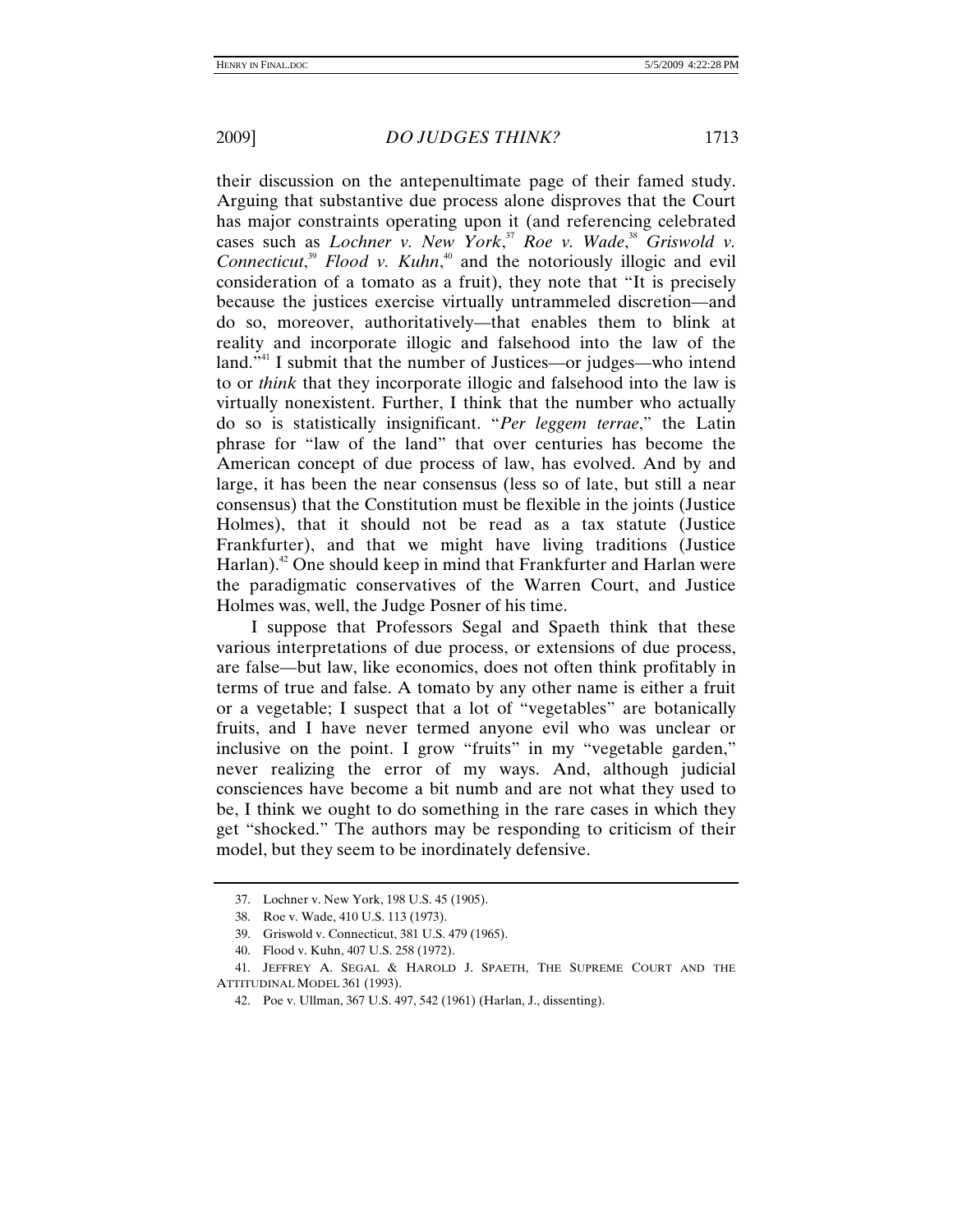That is not to say that judges have not fired back a bit rhetorically (again, in the popular meaning of the term). Professor Ramseyer quotes Judge Harry Edwards, who has been known to send salvos to the academy, as commenting on the "heedless observations of academic scholars who misconstrue and misunderstand the work of . . . judges." Judge Edwards called it "absurd" and "sheer speculation" to term dissenting judges "whistle-blowers."<sup>43</sup> Ramseyer, in an earlier draft, goes on to accuse Judge Edwards of missing the point:

If Edwards thinks attempts to predict judicial votes through political variables demeaning, he misses the way they capture the fundamental independence of the federal courts. Were courts not independent, judges could not costlessly indulge their political biases. And if they could not indulge them at low cost, they would not indulge them often. That they act politically in political cases simply reflects their essential independence. That politics matters should not embarrass. To the extent judicial independence is a good, it should engender pride.<sup>44</sup>

I must say that I do not think that Judge Edwards has missed the point. He is not known for such oversights. His point is that, if scholars espouse the view that law is only a reductionist, mechanistic model of individual preferences, the very independence that we judges have would be under attack and respect for decisions would be diminished. $45$ 

To take a tough example, it was not correct to think that Democrats would vote for Al Gore and Republicans would vote for George Bush in *Bush v. Gore*,<sup>46</sup> disappointing as that decision was to many who neutrally felt that the Court should restrain from Justice Frankfurter's political thicket—especially because the partisan Florida legislature or the partisan House of Representatives would have reached the very same result. One should recall that two

 <sup>43.</sup> Ramseyer, *supra* note 1, at 1558 (quoting Harry T. Edwards, *Collegiality and Decision Making on the D.C. Circuit*, 84 VA. L. REV. 1335, 1335, 1337 (1998)).

 <sup>44.</sup> Ramseyer, *supra* note 34 (manuscript at 2–3).

 <sup>45.</sup> However, lest we judges be unfairly criticized as hostile to the whole endeavor, let me remind you that the federal courts are moving to electronic case filing which results in remarkable openness and transparency with respect to judicial outcomes and statistics. Indeed, given this easily available information, the economical scholars may figure out a way to create virtual federal courts and even market these as a cheaper alternative. *See* Lynn M. Lopucki, *Court-System Transparency*, 92 IOWA L. REV. 482 (2009).

 <sup>46.</sup> Bush v. Gore, 531 U.S. 98 (2000).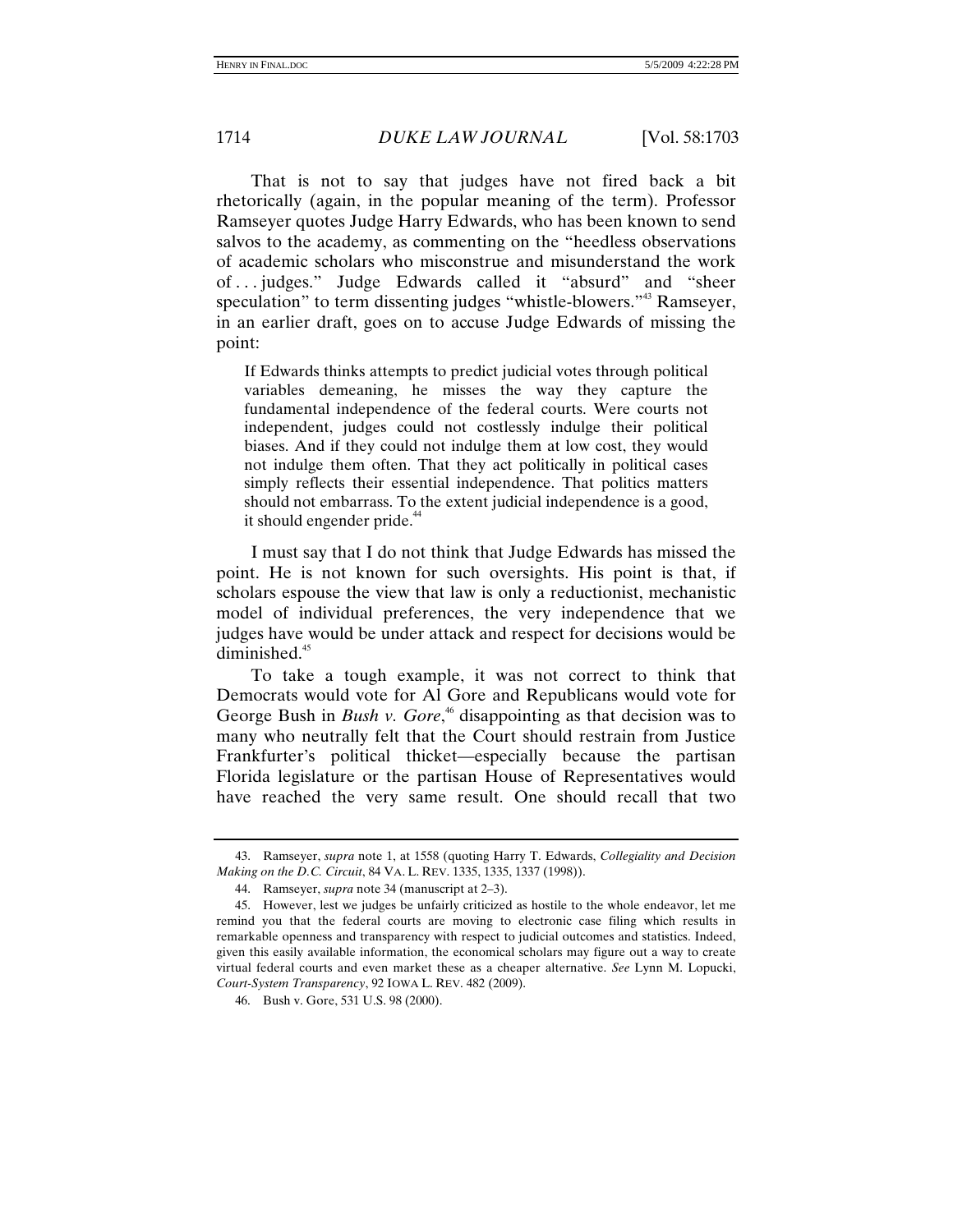Republican-appointed Justices did not vote with the majority. $47$ Perhaps some other models could explain the decision—maybe even a simple "liberal versus conservative" model—but again, judges are skeptical that simple models explain enough cases to be accurate. The citizenry may think something else is going on, too. The judicial branch always outscores the other two branches in public opinion polls (although it was tied with President Bush at the height of his popularity), and polls showed that public support of the Supreme Court did not diminish after *Bush v. Gore*. Maybe the citizens were ready for some other news; maybe mysticism—the Court as oracle still works. As the late Pope John Paul II lamented, "Unfortunately, there is no lack of young people and adults who search for signs of their destiny in the stars."<sup>48</sup>

# II. ARE THE MODELS ACCURATE?

The first substantive reason that "offense" may be taken is that judges do not think that most models are accurate. That is for several reasons. First, as Judge Posner has noted, the models only operate in the "open area—the area in which a judge is a legislator."<sup>49</sup> The large majority of cases decided by appellate judges on the courts of appeal are decided unanimously.<sup>50</sup> There is a certain legalism—there are certain rules that clearly apply to a large majority of cases, and political ideology or philosophy has nothing to do with those decisions. Likewise, the majority of trial court decisions are very similar in result. Even after the Sentencing Guidelines have become advisory, there is still great consensus on sentence ranges.

Some empirical scholars note this point, but they rarely emphasize it because they do not find it interesting. But it is important not to understate reality; rules, standards of review, and precedents do a lot of heavy lifting. There is usually no Democratic or Republican response to armed bank robbery; nor is there a pragmatist, civic republican, or dreaded judicial cosmopolitan view of

<sup>47</sup>*. See id.* at 123 (Stevens, J., dissenting); *id.* at 129 (Souter, J., dissenting).

 <sup>48.</sup> Helen Kennedy, *Pope Tells Followers Don't Wish on Stars*, N.Y. DAILY NEWS, May 20, 1996, at 6.

 <sup>49.</sup> POSNER, *supra* note 10, at 15.

 <sup>50.</sup> Interestingly, I recently heard Justice Ginsburg point out to a group of students that about 30 percent of the cases heard by the Supreme Court are unanimous—even though the Supreme Court takes cases that are often controversial and have split the circuits. That all nine Justices, some of widely divergent views, agree on potentially divisive cases suggests concepts of law at work.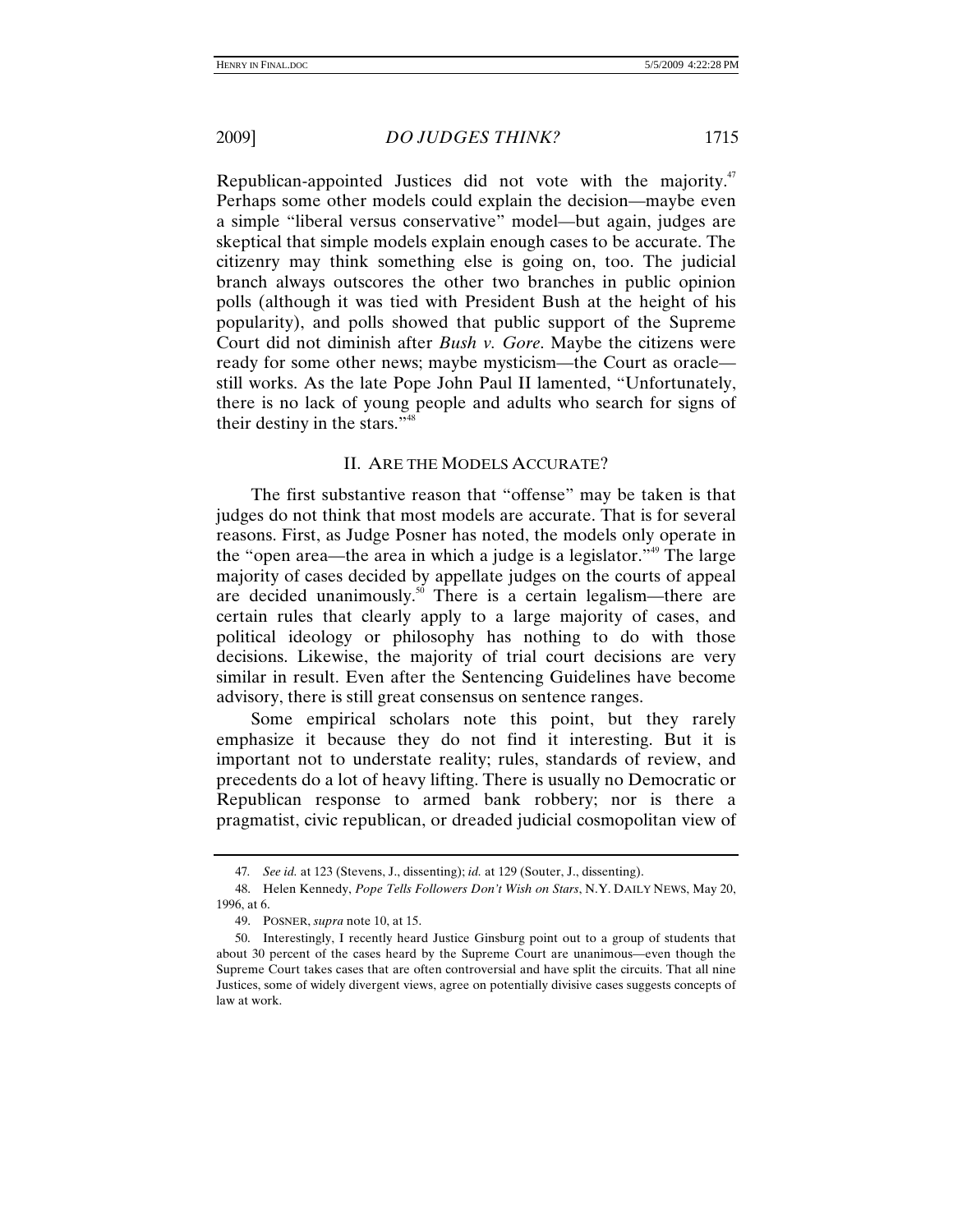the offense (although Europeans, well, I guess almost everyone, incarcerates for shorter periods than we do). Almost everyone opposes armed bank robbery, and rather predictable legalistic results occur if one commits this offense. The phenomena of judicial decisionmaking cannot be explained by ignoring the fact that there are many legal rules that judges consistently follow in the great majority of cases. Further, judges' decisions in controversial cases often move into a great body of precedent and cease to be controversial. In law, it is often sufficient to know what the rule is, rather than whether the rule makes sense. Thus, baseball is not subject to antitrust laws like other big sports—but baseball is off-base, and this rule is now predictable, okay, and not worth the effort of overturning that nifty Blackmun opinion that literarily explains the legal differences. $51$ 

Further, judges believe that the initial models were often themselves inaccurate, even in the open areas. The first studies seemed to argue that judicial decisions could be largely predicted by simple party identification. This argument can quickly become problematic. A few Justices who did not hew to the appointer's line come to mind: Earl Warren, Harry Blackmun, John Paul Stevens, David Souter, and of course, Oliver Wendell Holmes, Jr.

Even as the methodologies have become more nuanced, other problems have surfaced. Although Professors Choi and Gulati advanced the ball with their tripartite index using productivity (number of published opinions), quality (relative number of citations), and independence (frequency with which judges disagreed with appointees from the same political party), $52$  each of these categories poses certain problems.

With regard to measuring productivity as a function of published opinions, some judges take a completely different approach. Partly for reasons of judicial modesty (I think) but mostly because I sympathize with lawyers, I do not publish cases that add nothing to the corpus of the law. Some circuits render very summary affirmations that are only a couple of paragraphs and are not usually "published." (Of course, everything is actually published these days, and is accessible, though not in an official reporter.) We do not use these summary affirmations in the Tenth Circuit; even though many

<sup>51</sup>*. See* Flood v. Kuhn, 407 U.S. 258 (1972).

<sup>52</sup>*. See* Stephen J. Choi & G. Mitu Gulati, *Choosing the Next Supreme Court Justice: An Empirical Ranking of Judge Performance*, 78 S. CAL. L. REV. 23, 40–68 (2004).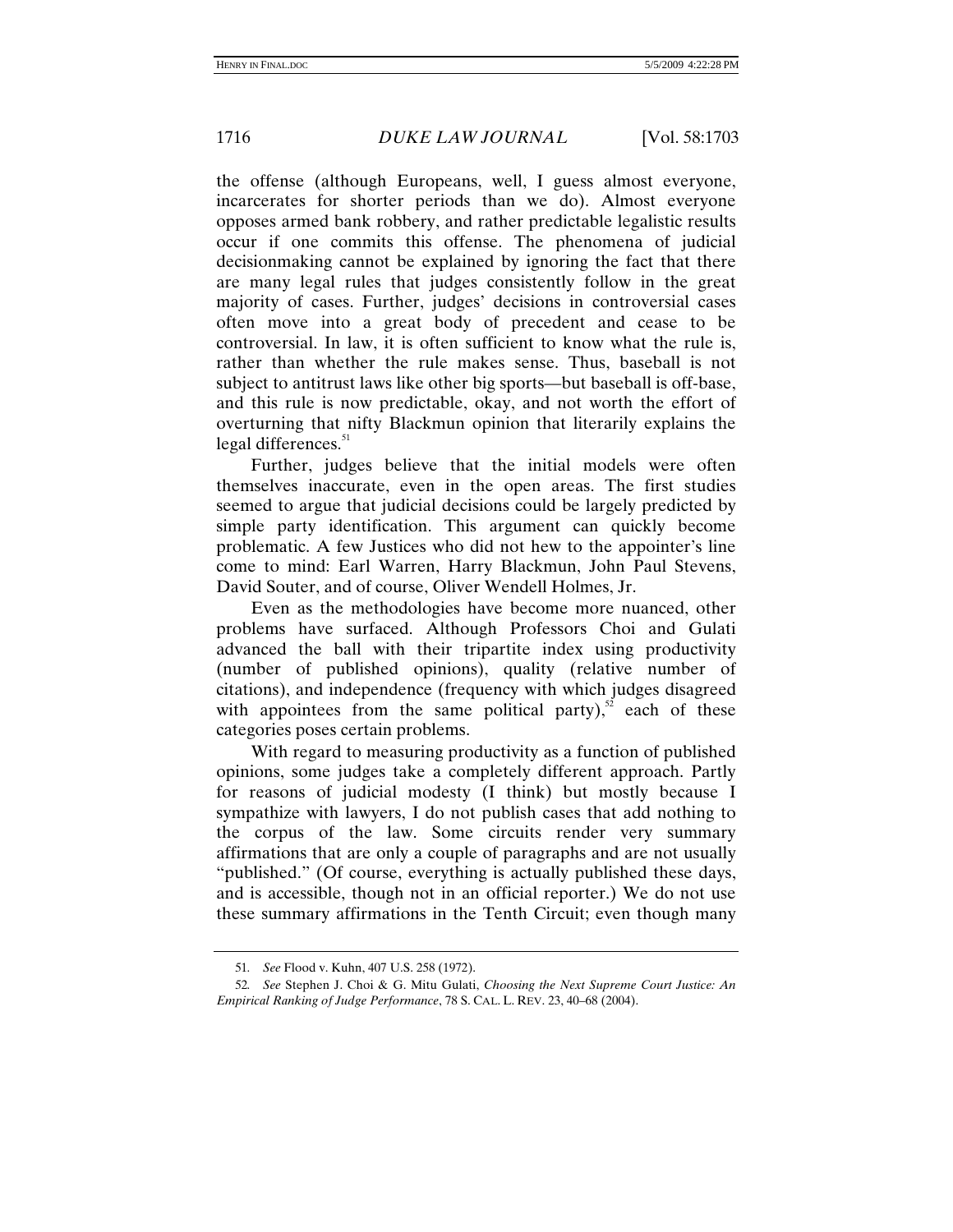of our decisions do not establish binding precedent, they do, as a rule, thoroughly explain the action taken. But, if the case does not add to the law, or refine a concept, I usually do not publish it. These cases are at best merely persuasive, and should not be cited as a rule. But they are real opinions, though, and some of them may take quite a bit of work (for example, multiple claims by an inmate against a prison come to mind). Indeed, my first case taken by the Supreme Court was an unpublished opinion.<sup>53</sup> I had merely cited and followed our dispositive circuit precedent (with which I personally disagreed, preferring *Chevron* deference to the administering agency) and followed it. The Court evidently wanted the fact pattern of my case, and took it with several others to resolve circuit differences on a point of law.

So if the mere *number* of opinions is to be a factor in judicial evaluations, I suppose I need to publish more. I hate that more trees must die for me to be "productive." I would prefer to evaluate opinions in a way that is not based on raw numbers of one class of cases. Although the number of opinions one writes may reflect a certain efficiency, it may also simply reflect the court's caseload.

Likewise, with regard to citation of judicial opinions by other judges, problems may exist. Although this measure is often suggestive of a certain quality, it may not be the reality. For example, Professors Cross and Lindquist suggest in their article that "nimbleness" of pen may result in more citations than the logic or clarity of the opinion.<sup>54</sup> The ability to turn a Handian or Holmesian phrase may lend to citation, as might wit or polymathic magniloquence. Also, writing an opinion notorious for being "wrong" might also lead to many cites. It is interesting to note that Professors Cross and Lindquist, unlike Professors Choi and Gulati, conclude in their study that the judges who scored best "for outside circuit citations did not tend to have greater success when the Supreme Court reviewed their decisions."<sup>55</sup>

Finally, independence is indeed a value (although potentially a costly one, as I will discuss in the next paragraph), but I am not sure that disagreeing with appointees of one's own party defines it. Perhaps the quality of a dissent or concurrence might be relevant to independence. Towing the legal line in a controversial case might be

<sup>53</sup>*. See* Murphy v. United Parcel Serv., No. 96-3380, 1998 WL 105933 (10th Cir. Mar. 11, 1998), *aff'd*, 527 U.S. 516 (1999).

 <sup>54.</sup> Cross & Lindquist, *supra* note 21, at 1417 n.127.

<sup>55</sup>*. Id.* at 1386.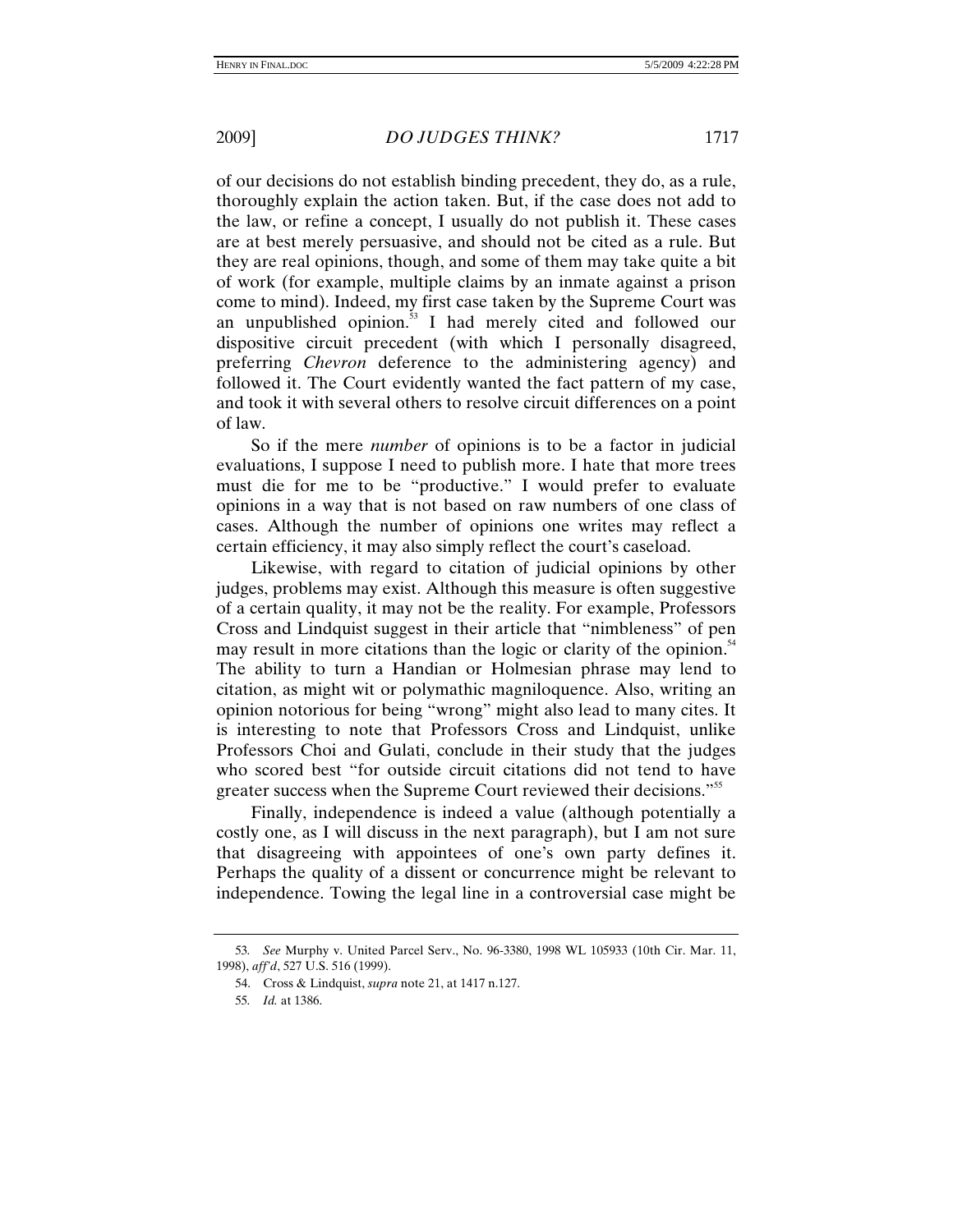relevant, as well. It is widely thought (though questioned by some scholars of late) that certain federal judges who courageously enforced civil rights legislation in the South were engaging in behavior that should be encouraged. (I'm with the wide thinkers.) Even life tenure judges face problems in controversial cases. Being attacked by or in the press without the ability to respond is painful; scorn, reproach, contempt, and ridicule hurt despite the security of life tenure, creating pain for a judge's family and friends. Judges can demonstrate courage and independence in many ways and disagreeing with judges from one's own party is just one of these ways.

Another problem with the accuracy of the studies is that the titles often overstate their arguments—a trait particularly annoying to judges who frequently see attorneys do the same. A 2008 study is entitled *The Myth of the Generalist Judge*.<sup>56</sup> But the study does not disprove the existence of generalist judges at all; it merely shows that there is a relatively small bit of specializing going on. $57$  Another study, entitled *Mr. Justice Posner? Unpacking the Statistics*, posits that the winner of a tournament of judges would likely be Justice Posner.<sup>58</sup> But that is highly unlikely for several reasons, some of which are completely missed by the model. The model does not consider age (Judge Posner is over 70, and although one would expect him to be in league with his hero Justice Holmes in this regard, the likelihood of a person of his age being appointed to the Court is slim); nor does it consider the appointer's political party (although President Obama and Judge Posner share a love of the Windy City, it is unlikely that a moderate-to-liberal Democrat would appoint a "conservative" Republican to the Court, even though Judge Posner was a registered Democrat when President Reagan appointed him). Further, although the model gives points for something elusively defined as "independence,"<sup>59</sup> it is independence (or perhaps academic independence) that can keep a person from getting on the Court perhaps analogous to Judge Posner's explanation of why Judge Bork did not make the cut.<sup>60</sup> Some of Judge Posner's earlier academic

 <sup>56.</sup> Edward K. Cheng, *The Myth of the Generalist Judge*, 61 STAN. L. REV. 519 (2008).

<sup>57</sup>*. See id.* at 533–44.

<sup>58</sup>*. See* Stephen J. Choi & G. Mitu Gulati, *Mr. Justice Posner? Unpacking the Statistics*, 61 N.Y.U. ANN. SURV. AM. L. 19, 42 (2005).

<sup>59</sup>*. Id.* at 38–42.

<sup>60</sup>*. See* RICHARD POSNER, OVERCOMING LAW 237–55 (1995). Judge Posner lists some of Judge Bork's controversial views, pointing out that his failure to be confirmed was not due to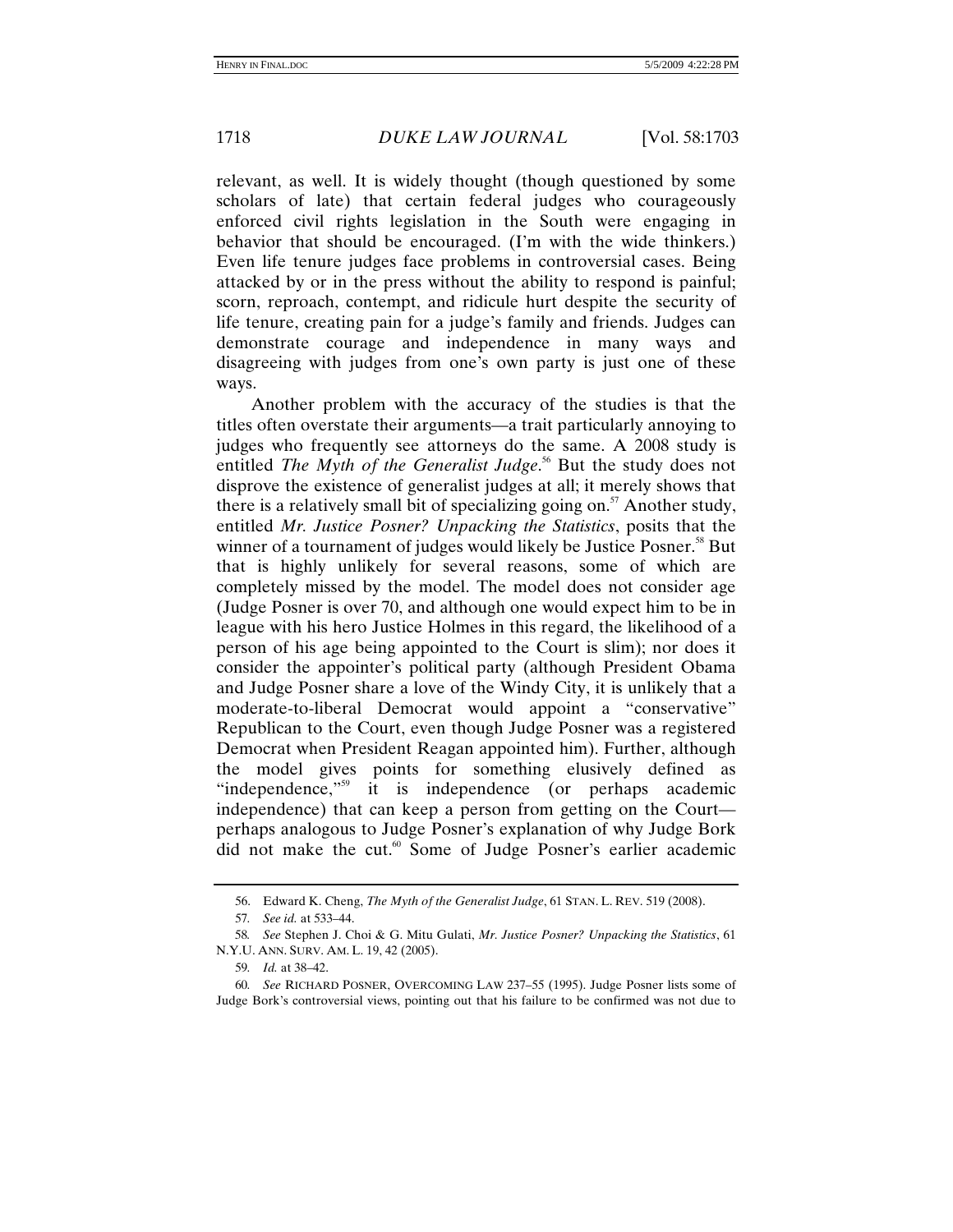writings may be the reason why he is not on the Court now. Judge Posner's writing style is very clear, informal, and too frank and controversial for squeamish politicians—that may be why his opinions are fun to read. Finally, one must speculate that an individual like Judge Posner would be bored with the relatively simple task of producing one-ninth of less than a hundred opinions.<sup>61</sup>

This does not mean that prediction cannot be improved. It does, however, caution against overstating titles, and overstating the models. A recent study did purport to predict Supreme Court decisions more accurately than a panel of experts, and that suggests that some real progress is being made. $62$  But some other values—like following precedent and complying with standards of review—ought to be considered, whereas some values—like craft—may be very difficult to quantify for mathematical study.

# III. ARE THE STUDIES RELEVANT?

Another problem that some judges have with the studies relates to accuracy. If the studies are envisioned to do something other than predict, such as *evaluate*, then judges have real concerns. First, as Professor Larry Solum has written, a core of judicial values is not included in the studies. As noted early, although Professors Choi and Gulati advanced the ball with their tripartite index, the more or less Aristotelian virtues that Professor Solum has mentioned are not considered. These virtues include his "thin" virtues of incorruptibility, courage, temperament and impartiality, diligence and carefulness, intelligence, and craft; and his "thick" virtues of justice (dare we say

the power of the intellectual class or the "knowledge class," as Bork termed his adversaries. Rather, Posner concludes that a large number of Americans simply disagreed with Bork's stated views and controversial terminology. He notes, for example, that Americans do not want states to enforce racial restrictive covenants; they do not think the federal government should racially discriminate; and they do not believe that under Chief Justice Rehnquist and his predecessors, "the political seduction of the law continues apace"—all positions Bork had taken at various times. Further, Americans do not like the results that Bork would be likely to reach based on his writings. *Id.* at 254–55. Posner is neutral on this phenomenon: "In a representative democracy, the fact that many (it need not be most) people do not like the probable consequences of a judge's judicial philosophy provides permissible, and in any event inevitable, grounds for the people's representatives to refuse to consent to his appointment, even if popular antipathy to the judge is not grounded in a well-thought-out theory of adjudication." *Id.* at 255.

 <sup>61.</sup> *See* Christopher Shea, *Posner Writes Faster than Publishers Can Publish*, BOSTON GLOBE, Feb. 24, 2009, http://www.boston.com/bostonglobe/ideas/brainiac/2009/02/posner\_writes \_f.html.

<sup>62</sup>*. See* POSNER, *supra* note 10, at 24 n.12.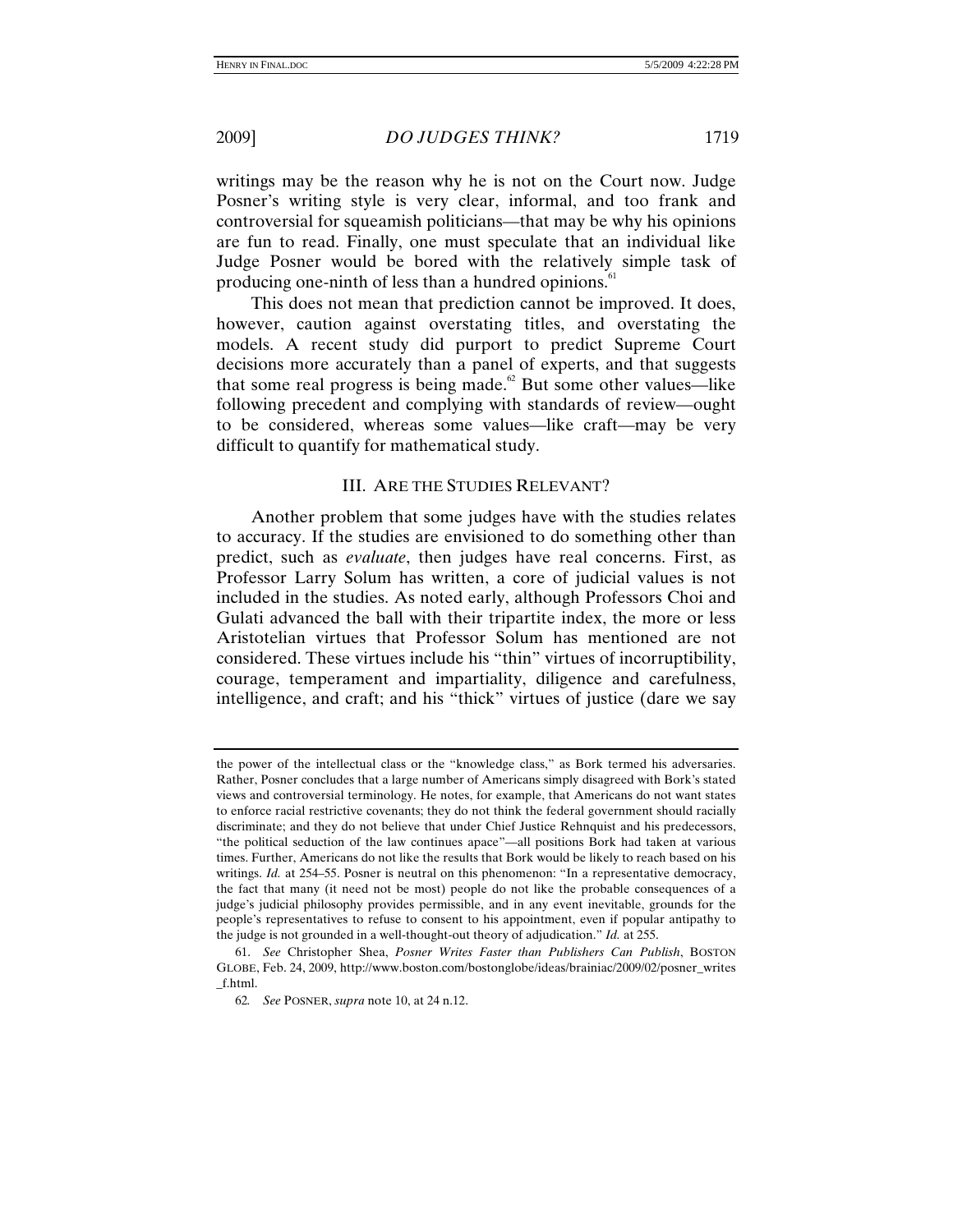it?) and practical wisdom.<sup>63</sup> Admittedly, some of these virtues are difficult to quantify. But the ABA takes great care in rating judges for temperament, and it is widely believed that the ABA has prevented a few disasters over the years.<sup>64</sup>

To be sure, it might be hard to fit these kinds of virtues into any metric. But these words regularly appear in the Almanac on the Judiciary, an admittedly anecdotal but frequently consulted evaluation of judges from the lawyers who practice before them. Justice Frankfurter was once asked if making a person a judge made them a better person. He replied that this would be true only if the person were a good person to begin with.<sup>65</sup> Giving a jerk the ermine is not likely to cause him or her to change ways.

Another virtue ignored by the studies but valued by most judges is the elusive concept of collegiality. Some judges are peacemakers, and they are to be blessed. They promote civility and prevent courts from becoming scorpions in a bottle. Likewise, fairness and openness to other views are valued. It is difficult to know how these virtues affect prediction of judicial outcomes, and it is likewise difficult to evaluate whether they suggest that a judge should be retained or reelected. Yet these judges are esteemed and valued highly by their colleagues: Judge Frank Coffin and Judge Arnold come to mind. Known and esteemed by virtually all of their colleagues, they add much to the judicial enterprise both from within and without.

Finally, other judicial functions are not addressed by most of the studies. If we are evaluating judges to take some kind of action (and given the hard-fought independence of federal judges, taking action other than in the rare cases in which judges seek promotion is unlikely), it is necessary to get everything in the mix. Chief judges often have a large amount of administrative work. Some judges, typically among the best, have committee service both within their judicial districts and nationwide. They may serve on committees that draft proposed jury instructions, or on judicial councils that handle administrative affairs and the relatively rare but vitally important matters of judicial misconduct. Attorney discipline and misconduct also demand time.

<sup>63</sup>*. See* Lawrence B. Solum, *The Aretaic Turn in Constitutional Theory*, 70 BROOK. L. REV. 475, 498–522 (2005).

 <sup>64.</sup> I can't say everything I know here.

 <sup>65.</sup> Felix Frankfurter, *Chief Justices I Have Known*, 39 VA. L. REV. 883, 901 (1953).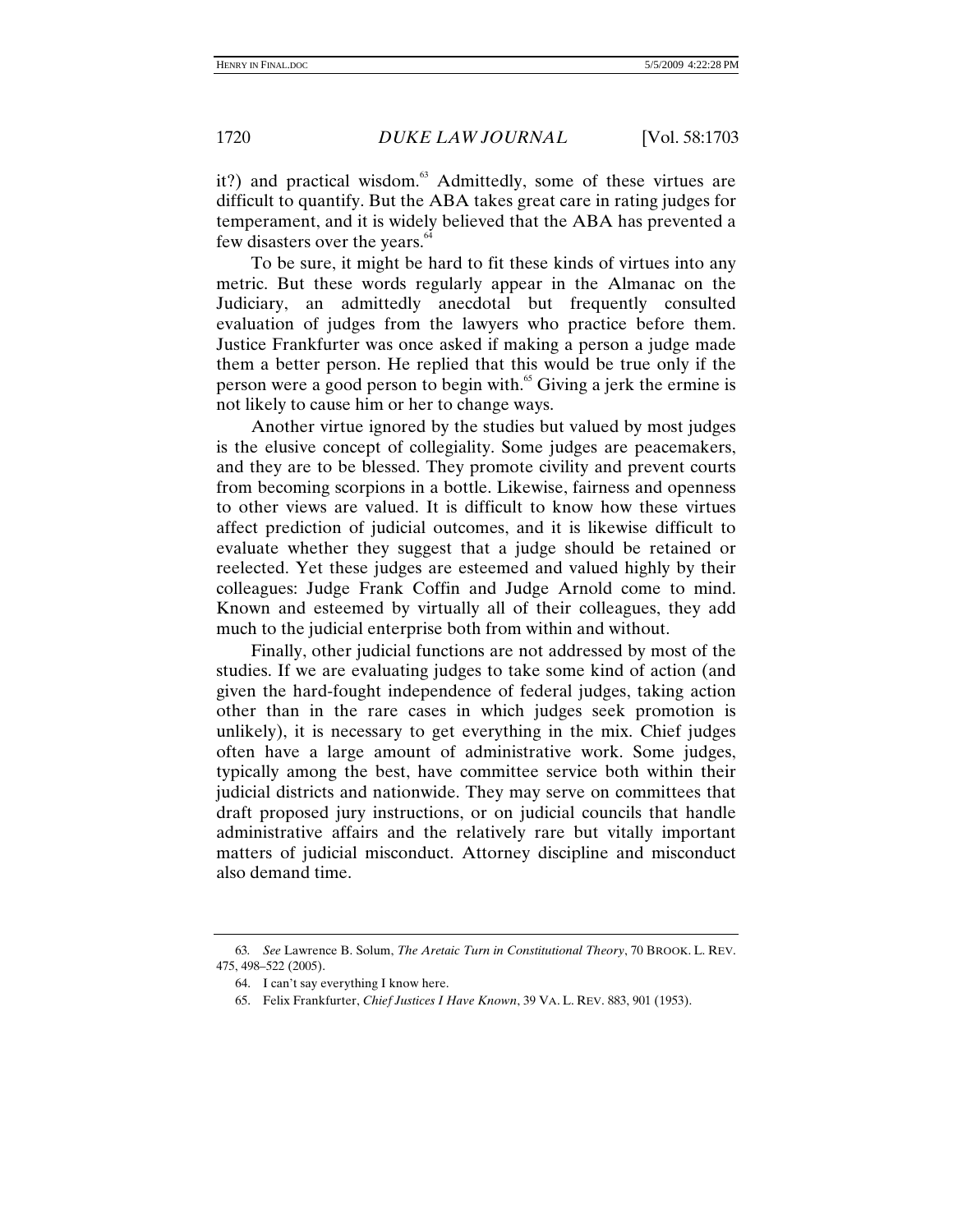# IV. ARE THE STUDIES HELPFUL?

I have discussed the possibility that these studies have limited use. Appointers, like presidents and governors, may have their own criteria and many may simply feel that things are going well the way they are. Further, restraint is "in" again, and there is much to say for the conventional wisdom of "if it ain't broke don't fix it."

One of the seemingly obvious factors that could be evaluated is the time it takes a judge to render an opinion. With all the economists studying these things, I am surprised that I have not read more about this. I am surprised, but not necessarily disappointed.

Justice delayed can be justice denied, but as one of my colleagues once said in a debate, "justice rushed is justice flushed." From my discussions with colleagues and my experiences on both sides of the bench, I have learned about two kinds of efficiency issues. First, there are indeed judges who are very slow. This can be terribly unjust to litigants, delaying recompense for damages, often thereby enhancing those damages, and in perhaps the worst of situations, resulting in incarceration when a litigant should be released. But judges have ways of working on this. One of the duties of chief judges is to monitor delay, and they try to do so and use the tools that they have to address the issues. But delay comes from different sources. In some cases, the judge may be new; the case may be hard; or the authoring judge may await a dissent, concurrence, or even a vote for weeks or months. A judge may become ill or have a life crisis that requires a bit of delay. This is not to say that judicial evaluations should not consider inordinate delay, but that the consideration must be nuanced.

The second problem I have sometimes seen is excessive speed. Some judges are dismissive of others' views, simply firing off a quick opinion without considering other judges' perspectives. I remember an old Scottish prayer that decorated the office of a Benedictine monk who was president of a local college: "Grant O Lord that we might always be right, for Thou knowest we will never change our minds." I think it is unfortunate when judges advance speed over collegial consideration and openness to other views. And I am uncomfortable with evaluations that encourage speed by promoting a tournament of speedy judging. Timed chess is interesting to watch, but it does not really reveal who the ideal player is.

And that is the final point. We judges believe that judicial independence is good, and we believe that litigants believe and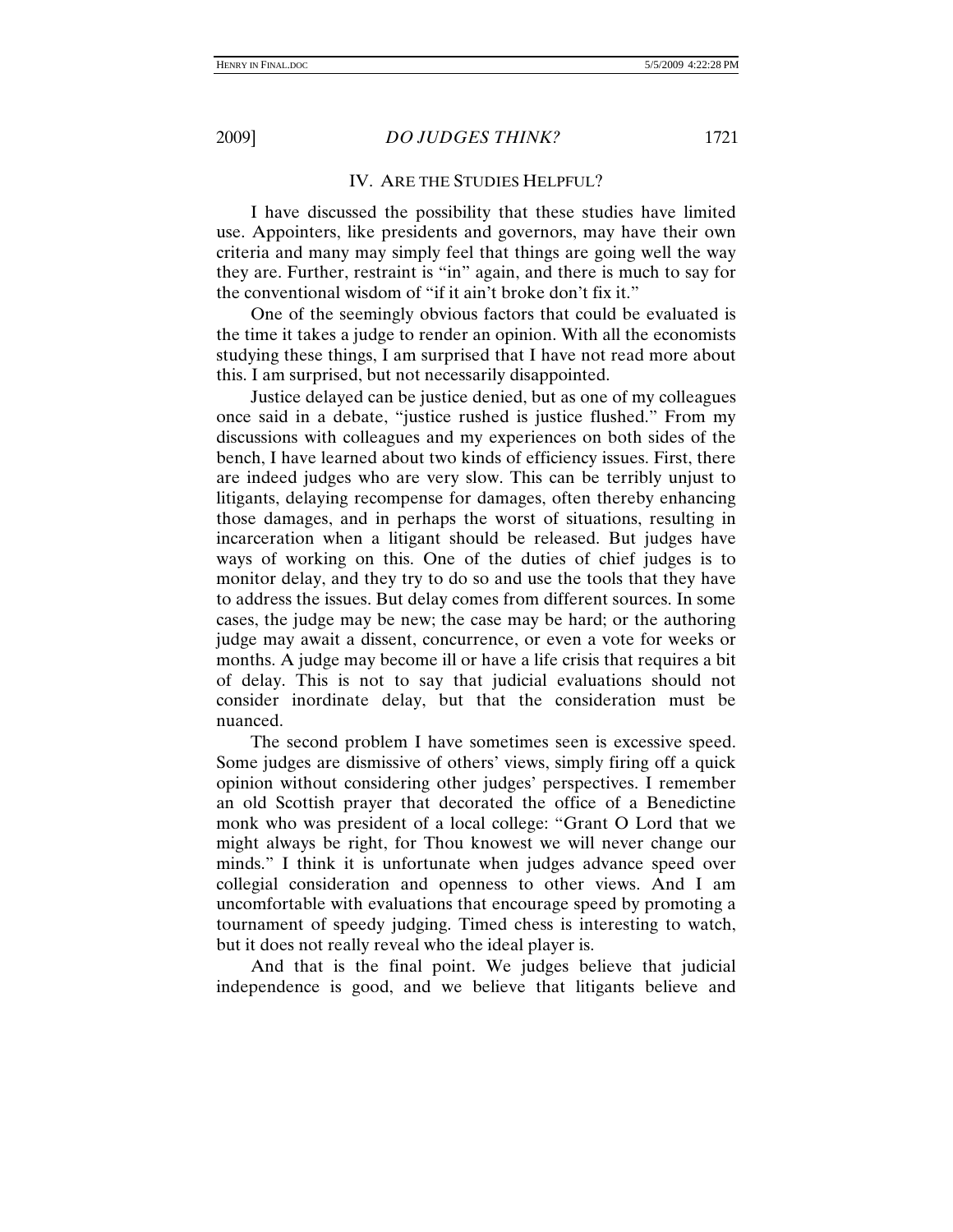recognize that it is good. We are reluctant to have evaluations that we fear are inaccurate introduced into the mix.

Of course, these evaluations will continue. I hope that they become further refined, that they better explain judicial outcomes, and that the knowledge will translate to virtue. Judge Posner states that he wants to "part the curtains a bit."<sup>66</sup> I think parting the curtains a bit is good, but I am for not drawing them completely.

Alexis de Toqueville was right that there is a sense of American exceptionalism, $\frac{67}{10}$  and that the judicial branch encompasses much of that exceptionalism. I also agree with Harold Koh that there is good exceptionalism and bad exceptionalism, $\frac{8}{3}$  but I think that our judicial system is by and large in the former category. Our legal rules and legal culture have devised a system that validly restrains judges, and has developed a certain sense of confidence, though it also uses a bit of curtain.

Before I walked into the ceremonial courtroom to take my public oath of office when I became a judge, I scratched out a brief outline of some remarks that I would say. It was a rhetorical moment, so I hope to be forgiven a certain epideictic character. I quoted Judge Coffin's view that appellate courts exist to correct mistakes, but not all of them. I mused at the excitement of how panels of judges "of diverse legal backgrounds and experiences, with talented staffs and clerks and assistants, can view the law from different perspectives, within the common framework, however, of the law itself, which is never static." Having mentioned the restraint on judges provided by the Constitution's clear text and masterful generalities, I closed with these words, which, I confess, I still believe:

Judges are restrained by the legal system in America, by our common law school education, by the Bar, by our friends and especially those friends of ours who are judges at the trial level whom we know and respect. Judges are restrained by the law and tradition, as well they should be. But judges, like legislators, executives and citizens, all share a responsibility to keep the courts open so that the aggrieved, whether multi-national corporations or

 <sup>66.</sup> POSNER, *supra* note 10, at 2.

<sup>67</sup>*. See* SEYMOUR MARTIN LIPSET & GARY MARKS, IT DIDN'T HAPPEN HERE: WHY SOCIALISM FAILED IN THE UNITED STATES 15 (2000).

<sup>68</sup>*. See* Harold Hongju Koh, *Foreword: On American Exceptionalism*, 55 STAN. L. REV. 1479, 1480–87 (2003).